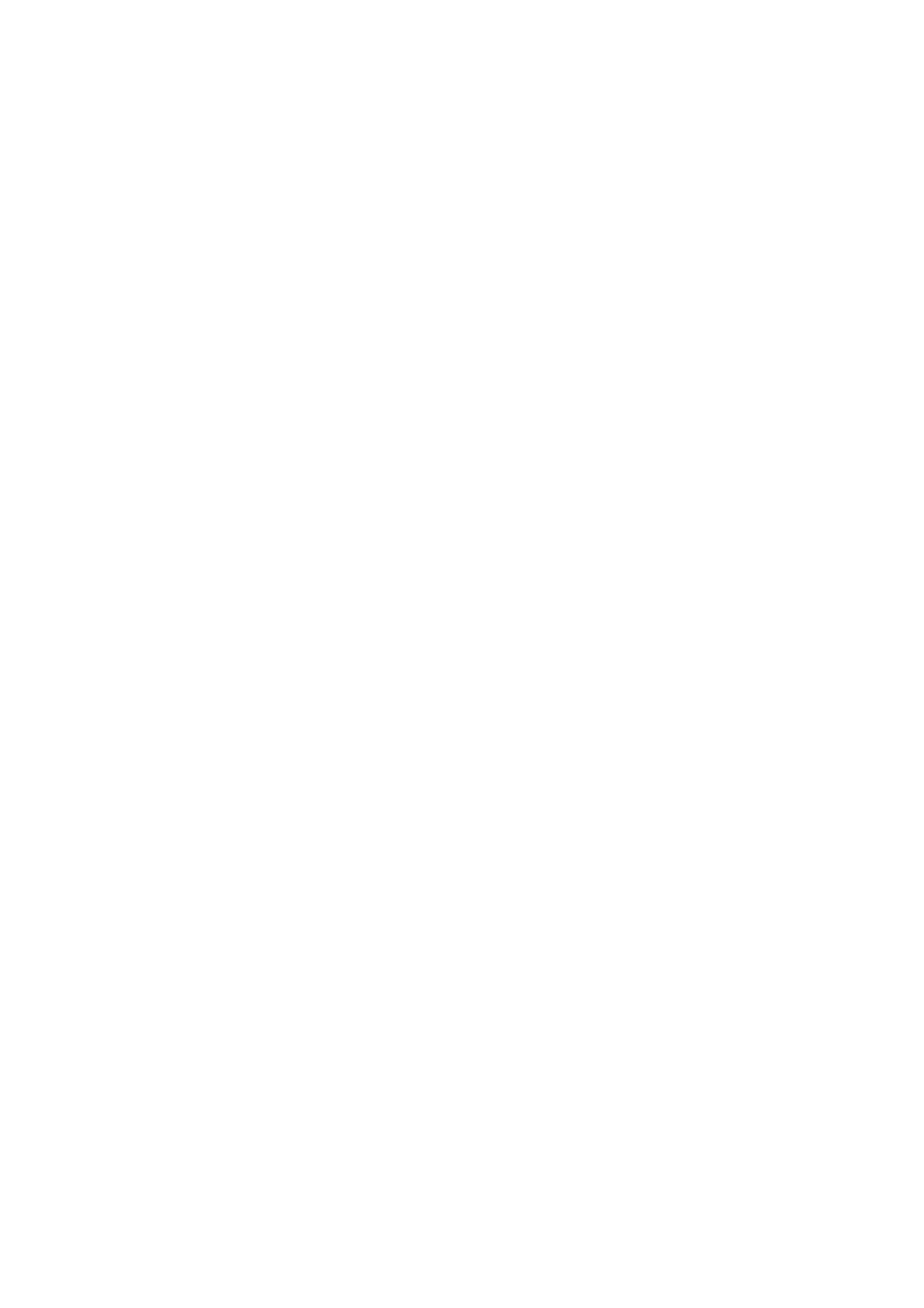

## **Met Office tropical storm forecast for the North Atlantic**

## **July to November 2009**

#### **Contents**

| 5. Sea surface temperature predictions for the 2009 season  10           |      |
|--------------------------------------------------------------------------|------|
|                                                                          |      |
|                                                                          |      |
| Appendix A – GloSea: the Met Office global seasonal dynamical prediction |      |
| Appendix B – Equivalent detailed retrospective forecast information for  | . 21 |

Prepared by Richard Graham, Manager Climate Products, Met Office Hadley Centre

Reviewed by Mike Davey, Anca Brookshaw, Matt Huddleston and Julian Heming Scientific contributors: Bernd Becker, Joanne Camp and other Met Office scientists Authorised for issue by Cathy Durston, Head of Met Office Consulting

Date: 24/06/2009 MetO ref: TCYC/2009

This report was prepared in good faith. Neither the Met Office, nor its employees, contractors or subcontractors, make any warranty, express or implied, or assume any legal liability or responsibility for its accuracy, completeness, or any party's use of its contents. The views and opinions contained in the report do not necessarily state or reflect those of the Met Office.

For further details or feedback, please contact: **consulting@metoffice.gov.uk**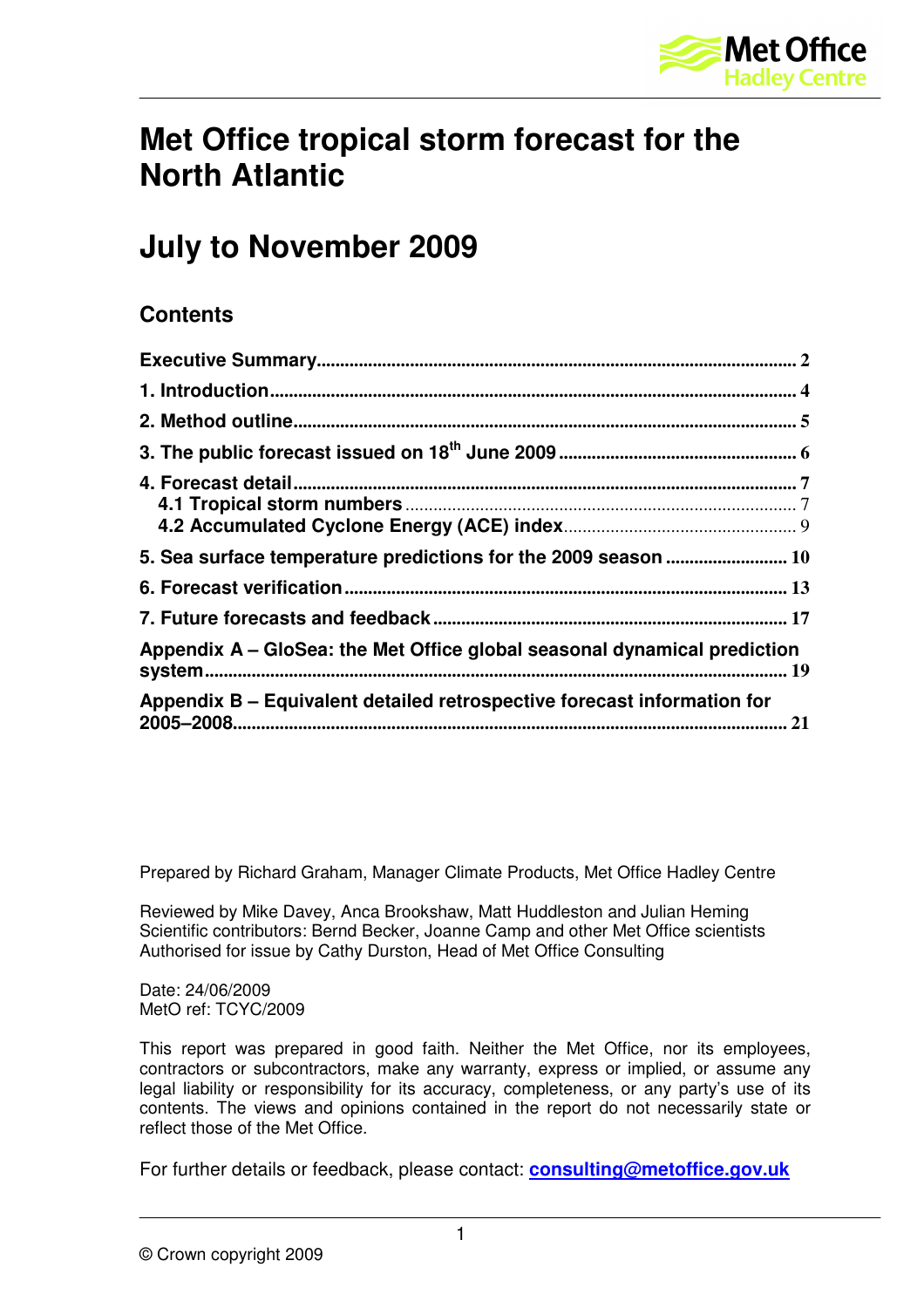

#### **Executive Summary**

The Met Office coupled ocean-atmosphere seasonal prediction system (known as GloSea) is used to forecast the number of tropical storms (including hurricanes) and Accumulated Cyclone Energy (ACE) index for the Atlantic sector in the period July to November 2009. Recent research has shown that the skill of dynamical systems such as GloSea is challenging or even overtaking that of statistical prediction methods – which to date have formed the basis of most published predictions.

The GloSea model is a physical-dynamical representation of the oceanatmosphere system, and the number of storms developing in the prediction can be counted to form the basis of the forecast. An ensemble forecasting approach is used in which many parallel predictions are made that sample the forecast uncertainty. This allows a detailed breakdown of the probability of various ranges of storm activity, an advantage that is not readily available from statistical methods.

The forecast is presented in two ways: a 'best estimate' and two-standarddeviation range, and a detailed graphical and tabulated breakdown of the probability of activity ranges and thresholds.

For the 2009 season a best estimate of 6 storms is predicted for the July to November period, with a two-standard-deviation range of 3–9. The detailed breakdown indicates a very high probability (~100%) of 15 or fewer storms (15 were observed last year), and a high probability (85.4%) of 9 or fewer storms (9, observed in 2006, is the lowest number observed in any of the last 5 years).

The best estimate for the ACE index is 60, with a two-standard-deviation range of 40–80. The predicted probabilities that the ACE index will be lower than observed last year and in any of the last 5 years are 97.6% and 78% respectively.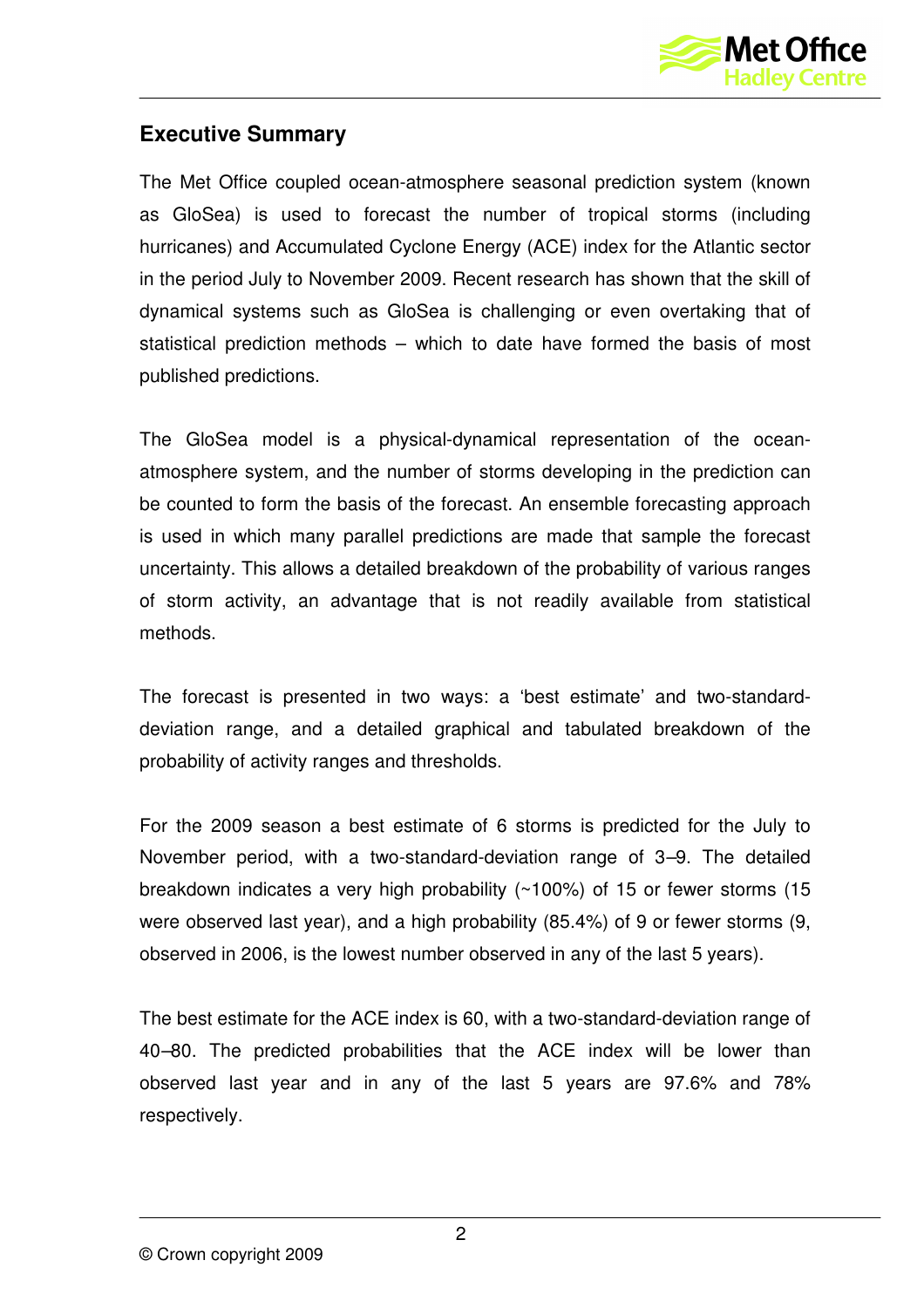

Important features of this year's GloSea forecast are the development of weakto-moderate El Niño conditions, and the maintenance of below-normal seasurface temperature in the tropical North Atlantic. Both these factors will contribute to the raised probabilities for an inactive season. The dynamical prediction models of most other international centres also predict an El Niño-type development in the tropical Pacific, adding confidence to the predicted raised probability of below-normal activity for the North Atlantic 2009 season.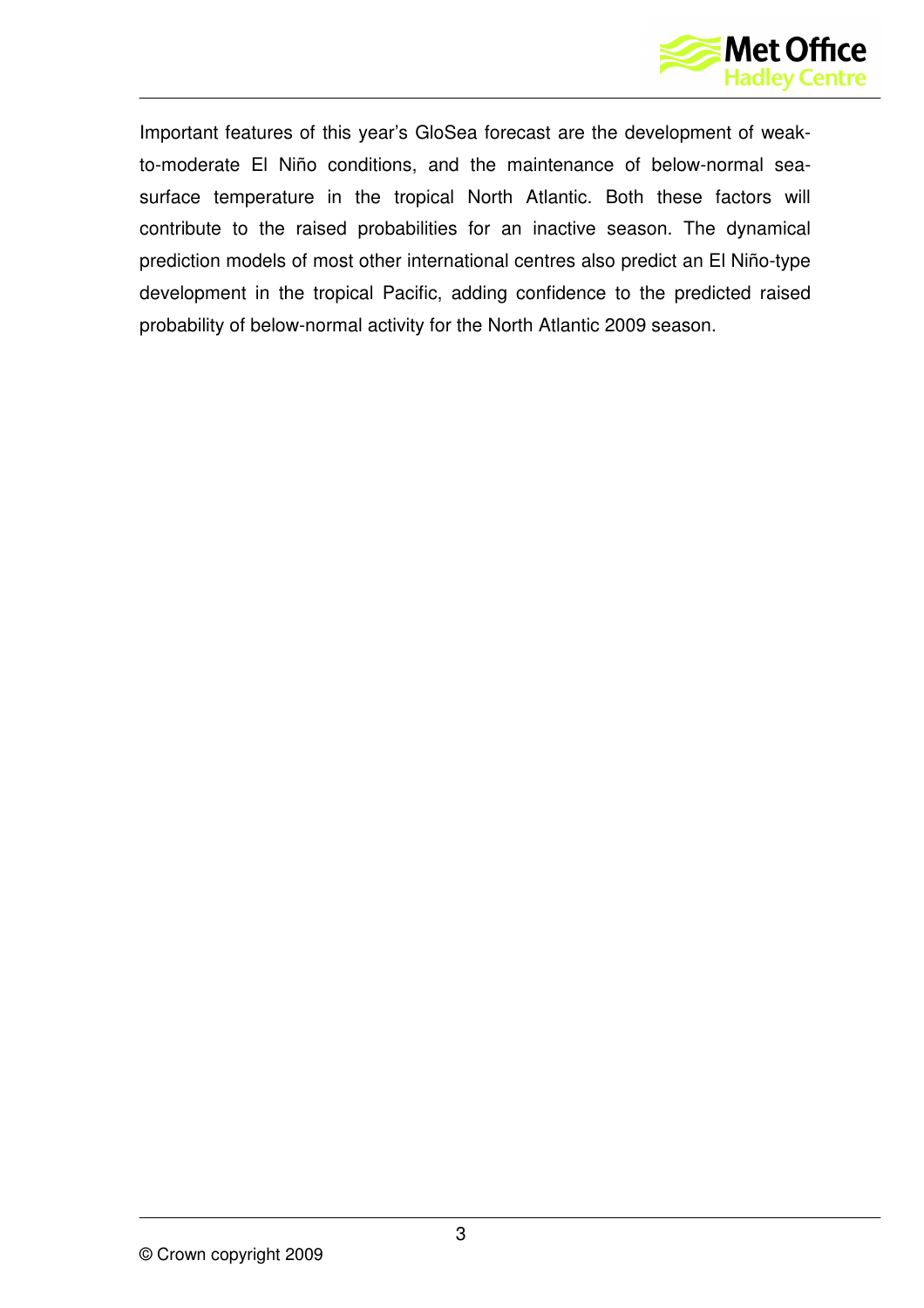

#### **1. Introduction**

The prediction tool used for this forecast is the Met Office Global Seasonal forecasting system (GloSea). GloSea uses a dynamical numerical model of the climate system with full interactive coupling between the ocean and atmosphere. The number of tropical storms developing in the GloSea seasonal predictions can be counted, and this forms the basis of the forecast. Importantly, GloSea is skilful at predicting the evolution of large-scale ocean-atmosphere processes and interactions that drive the degree of tropical storm activity, and this gives rise to skilful forecasts of tropical storm numbers. Use of dynamical prediction systems represents a new departure in operational tropical storm forecasting. Traditionally such forecasts have been made using statistical prediction methods. Statistical methods do not model atmospheric processes, but are based on past relationships between storm numbers and preceding observed conditions (e.g. pre-season sea surface temperature (SST) patterns).

Recent research has shown that, for predictions of tropical storm frequency, the skill of dynamical systems such as GloSea is now challenging or even overtaking that of some well-known statistical methods (Vitart, 2006 and Vitart et al., 2007). In particular, GloSea successfully predicted the change from the exceptionally active season of 2005 to the near-normal activity of the 2006 season. This marked difference between seasons was missed by a number of statistical prediction methods.

This report presents a forecast of North Atlantic tropical storm numbers and Accumulated Cyclone Energy (ACE) index (Bell et al., 2000) for the period July to November 2009. The forecast is presented in two ways: a 'best estimate' and two-standard-deviation range, and a detailed breakdown of the probability of activity ranges and thresholds.

Last year the Met Office seasonal forecast was for 15 storms in the July to November period, with a 70% probability range of 10–20; in the event, 15 storms were observed to occur.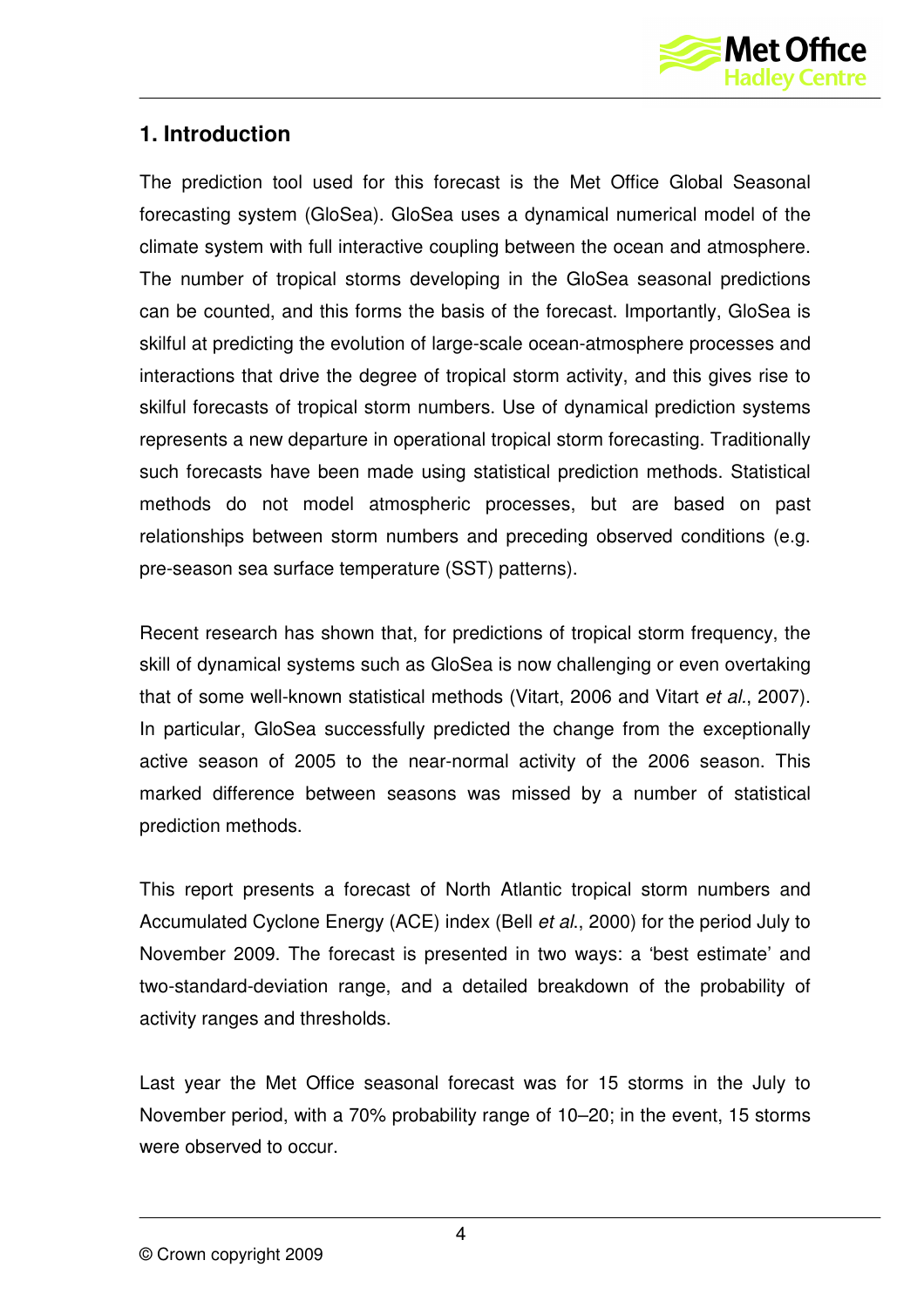

#### **2. Method outline**

The GloSea seasonal prediction model is initialised with an analysis of the global oceans, land and atmosphere (see Appendix A for more details). The analysis provides the model with a description of the current climate state, an important factor in obtaining realistic predictions. The forecast presented here is derived from a GloSea prediction initialised on  $1<sup>st</sup>$  June 2009, and run to 6 months ahead – allowing prediction of the number of storms occurring in the July to November period. The starting conditions are varied slightly to make 41 individual predictions. The 41 predictions are collectively called an 'ensemble' and each individual prediction is called an ensemble 'member'. The frequency of tropical storms in each of the 41 ensemble members is processed to create a probability distribution for the expected number of storms. In addition, the average number of storms over all ensemble members (the ensemble mean) is derived to provide a single 'best estimate' forecast that is the basis of our public forecast. The 'best estimate' is a simplification that does not take full account of the forecast uncertainties addressed by probability forecasts such as those provided in this report.

Because the dynamical model grid does not fully resolve relatively small features such as tropical storms, a calibration procedure is applied which adjusts the number of detected storms. The calibration factor is derived by comparing the number of predicted storms with the number of observed storms over a series of retrospective forecasts.

Probabilities that the number of storms will be within ranges or 'categories' (e.g. 10 to 12 storms) can be derived by counting the proportion of the 41 ensemble members that predict the number of storms to fall in that range. Probabilities that the number of storms will exceed a threshold (e.g. the forecast probability for more than 12 storms) can be derived in a similar way.

An important index of seasonal tropical storm activity is the Accumulated Cyclone Energy (ACE) index, which is a measure of the collective intensity and duration of tropical storms during the season (Bell et al., 2000). Forecasts of ACE index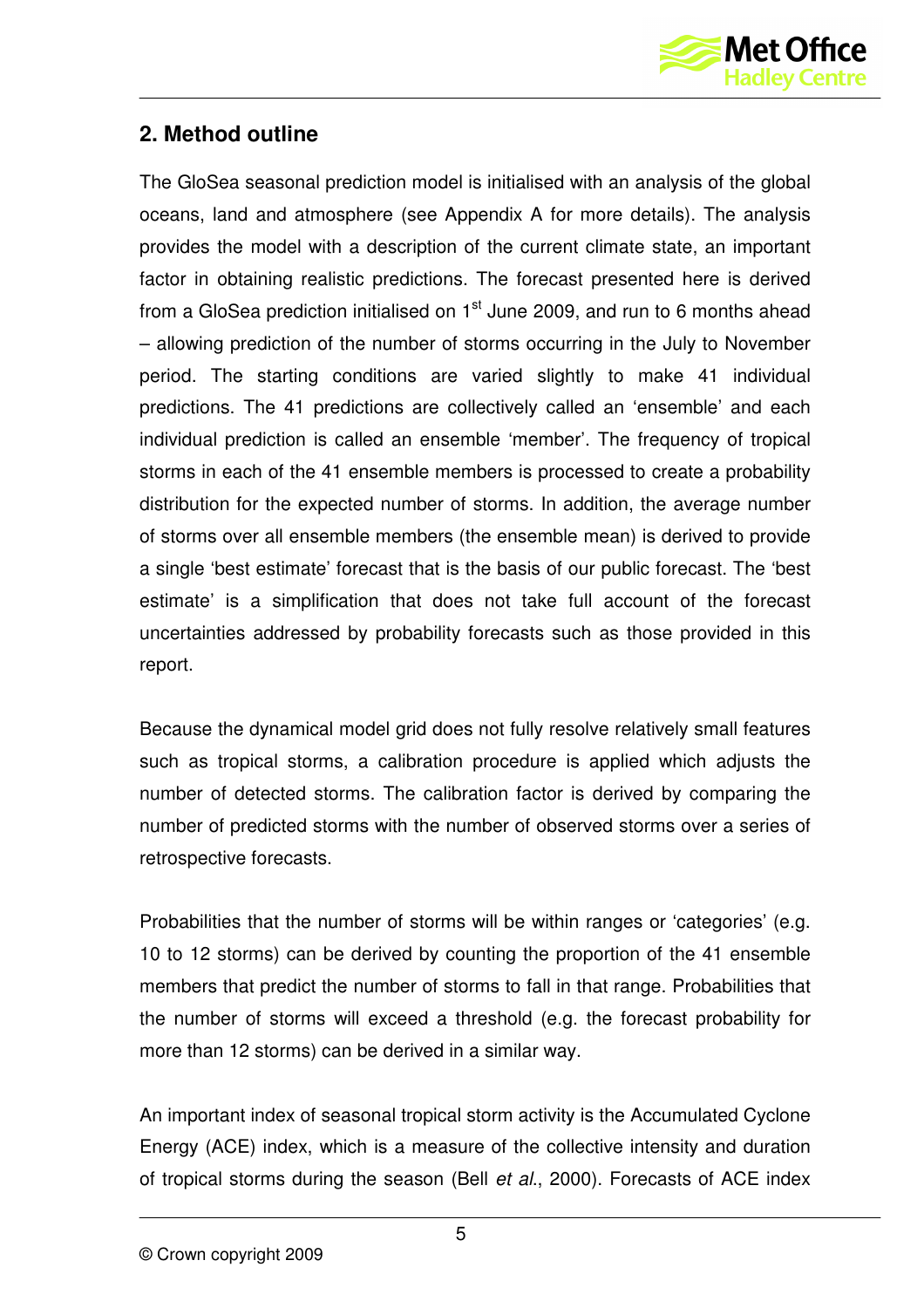

are also presented here in addition to forecasts of tropical storm numbers. The forecasts of ACE index are derived using model-predicted wind speeds, and include a calibration procedure similar to that applied for the forecasts of storm numbers (based on comparing predicted and observed ACE index values over a retrospective forecast period). Probability forecasts for categories of ACE index are presented in a similar way to the forecasts for storm numbers.

The forecast probabilities are based purely on the forecast ensemble distribution, without any adjustment to take account of biases in predicted probabilities noted in retrospective forecasts. Experience has shown that unadjusted probabilities show the predicted skews (relative to the climate distribution) more clearly than bias-adjusted probabilities. However, because the predicted probabilities are likely to have biases, the precise values should be treated with caution.

Because of small changes in the calibration method since last year's forecast, reforecasts for the 2005, 2006, 2007 and 2008 seasons have been made using the same method used for the 2009 season and are provided for comparison with the 2009 forecast in Appendix B.

#### **3. The public forecast issued on 18th June 2009**

The public forecast is based on the ensemble-mean prediction, with a range defined by plus and minus one standard deviation of the 41 ensemble members about the ensemble mean (referred to hereafter as the two-standard-deviation range). This yields 6 tropical storms as the 'best estimate' for the number occurring in the North Atlantic during the July to November 2009 period, with a range of 3 to 9. Six storms represents below normal activity relative to the 1990– 2005 long-term average of 12.4 (Fig. 1a). The last time the seasonal total was as low as 6 storms was in 1992. There has been no season in the period 1987– 2008 with fewer than 6 storms (1987–2008 is the period used as baseline for the analysis in section 4).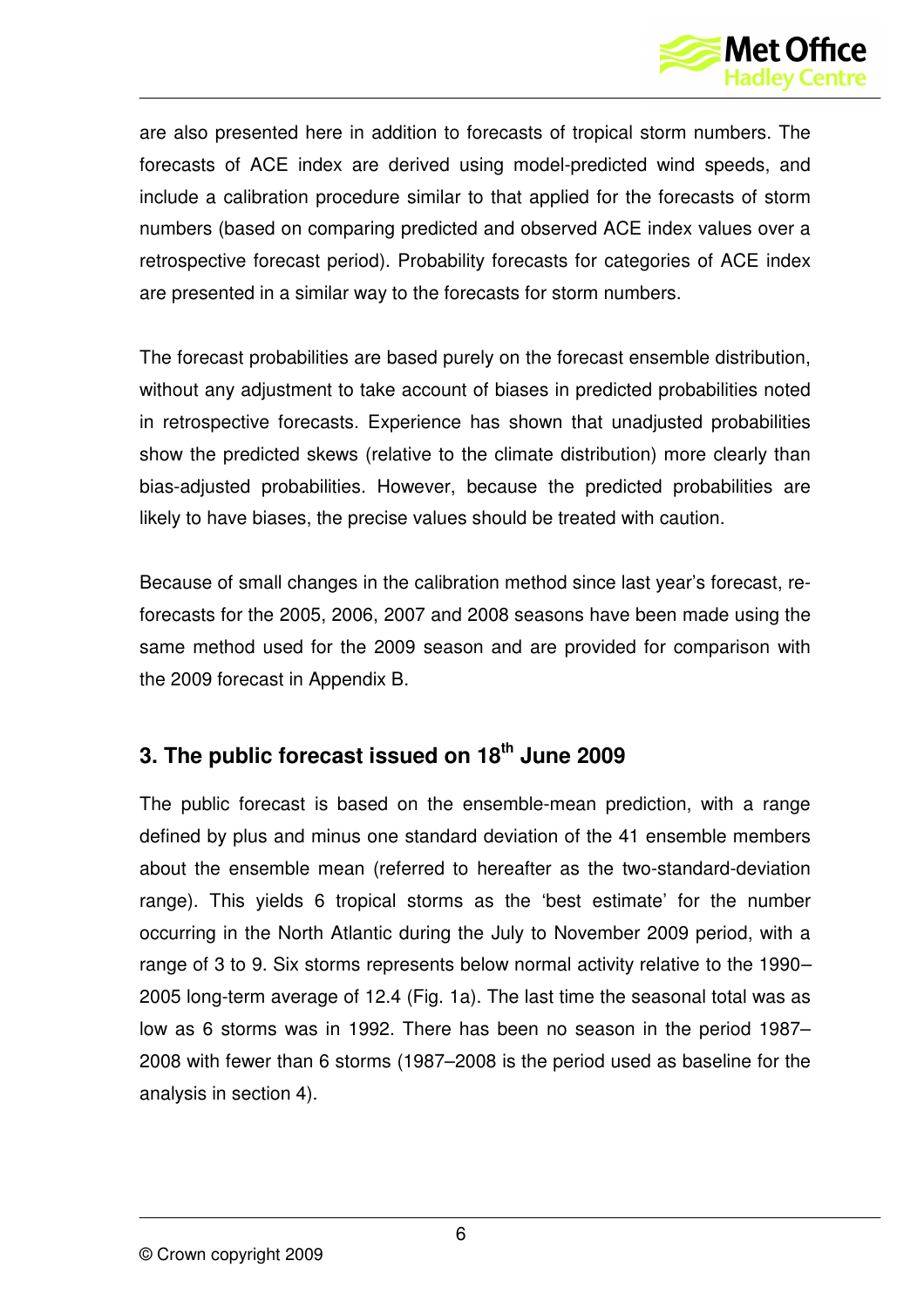

For the ACE index (Fig. 1b) the ensemble-mean prediction is 60 (units are  $10^4$ knots<sup>2</sup>) with a two-standard-deviation range of 40 to 80 which, consistent with the low number of predicted storms, represents below normal activity relative to the 1990–2005 long-term average of 131.



**Figure 1**: Met Office publicly issued tropical storm forecasts for the North Atlantic sector, July–November 2009. a) predicted number of storms, b) predicted ACE index

#### **4. Forecast detail 4.1 Tropical storm numbers**

Figures 2a and b and Table 1 show probability forecast information, derived from the 41-member ensemble, and provide additional detail on the ensemble mean forecast and two-standard-deviation range (Fig. 1). Figure 2a provides the forecast probability that the number of storms will be within given ranges, while Figure 2b and Table 1 provide forecast probabilities for exceeding a given number of storms. The equivalent observed frequencies, based on the 1987– 2008 period and taken from the NOAA HURDAT dataset (Jarvinen et al., 1984), are also shown. The forecast and observed probabilities are based directly on counts of storms and the distribution is not smoothed or fitted to a functional form. The main features of the forecast probabilities are summarised below.

The forecast probability distribution (red) is strongly shifted to the less active categories relative to the climate distribution (green). The <7 category is the mode of the forecast distribution, whereas the 10–12 category is the mode in climatology (the mode is the category with the highest probability). The <7 category includes the ensemble mean (6).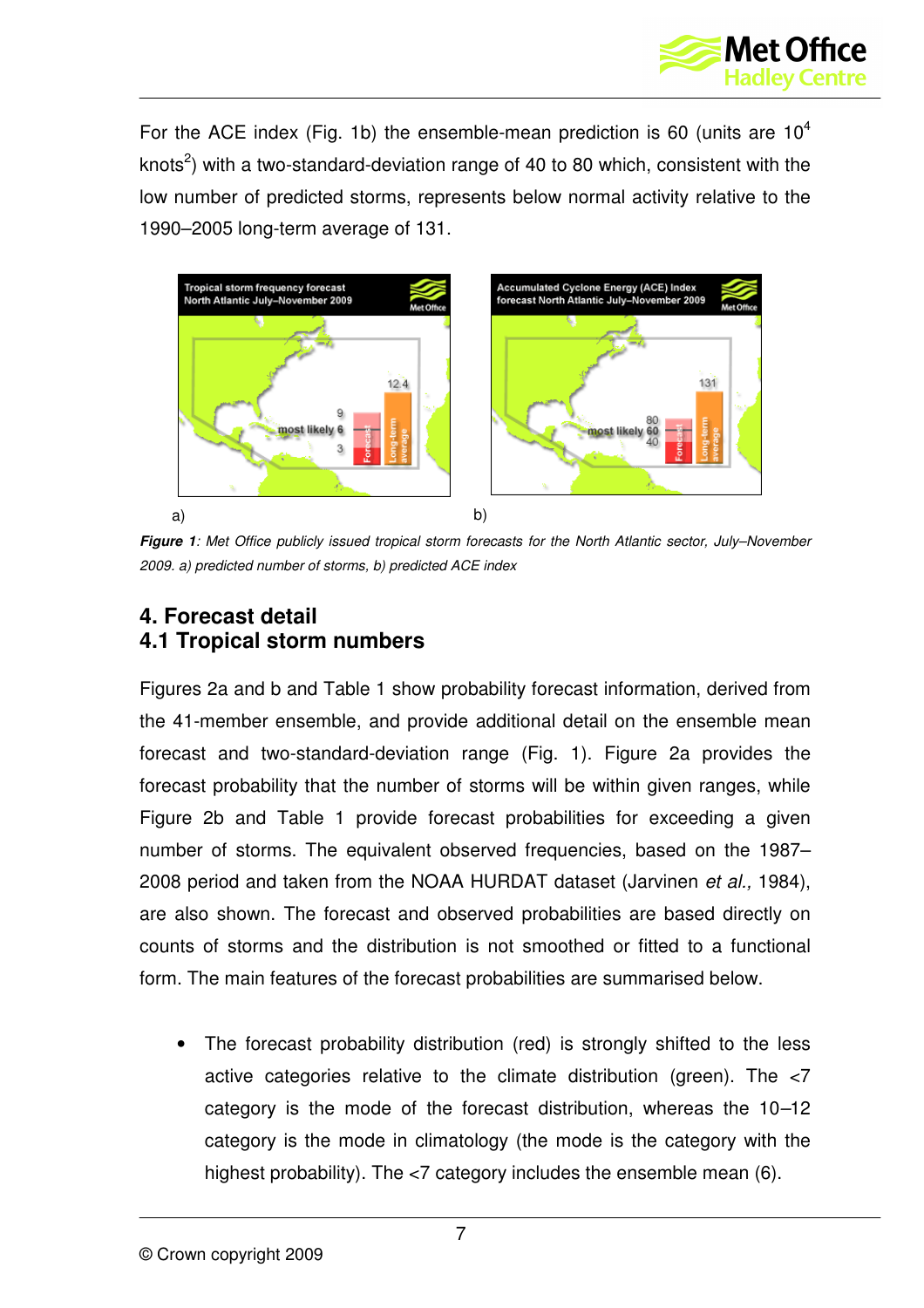

- The skew in the forecast distribution to the less active categories is compensated by reduced probability (relative to climatology) of all categories from 10–12 and higher. The predicted probability of the 16–18 category and higher categories is technically zero, as none of the 41 ensemble members predicts more than 15 storms. However, as the model ensemble does not fully capture all the prediction uncertainties, there may be a finite but very small probability of the occurrence of these categories.
- The predicted probability of 15 storms (the number observed last year) or fewer is very high (100%, compared to a climate chance of 90.9% - but see comment above). The predicted probability of 9 storms (as observed in 2006 and the lowest number observed in the last 5 years) or fewer is 85.4%, compared to a climate chance of 31.8% (Table 1).
- Predictions suggest better than even odds (approximately 55/45) of 5 storms or fewer (Table 1).



**Figure 2**: a) Probability that the number of Atlantic sector tropical storms, in the July to November 2009 period, will lie within given ranges: red bars = forecast probabilities for 2009; green bars = climatological frequencies (1987–2008) derived from the NOAA HURDAT dataset. b) as a), but showing the probability that the number of tropical storms will exceed a given number. Note: the forecast and climatological probabilities appear 'stepped' because they are based directly on storm counts, the distribution has not been smoothed or fitted to a functional form.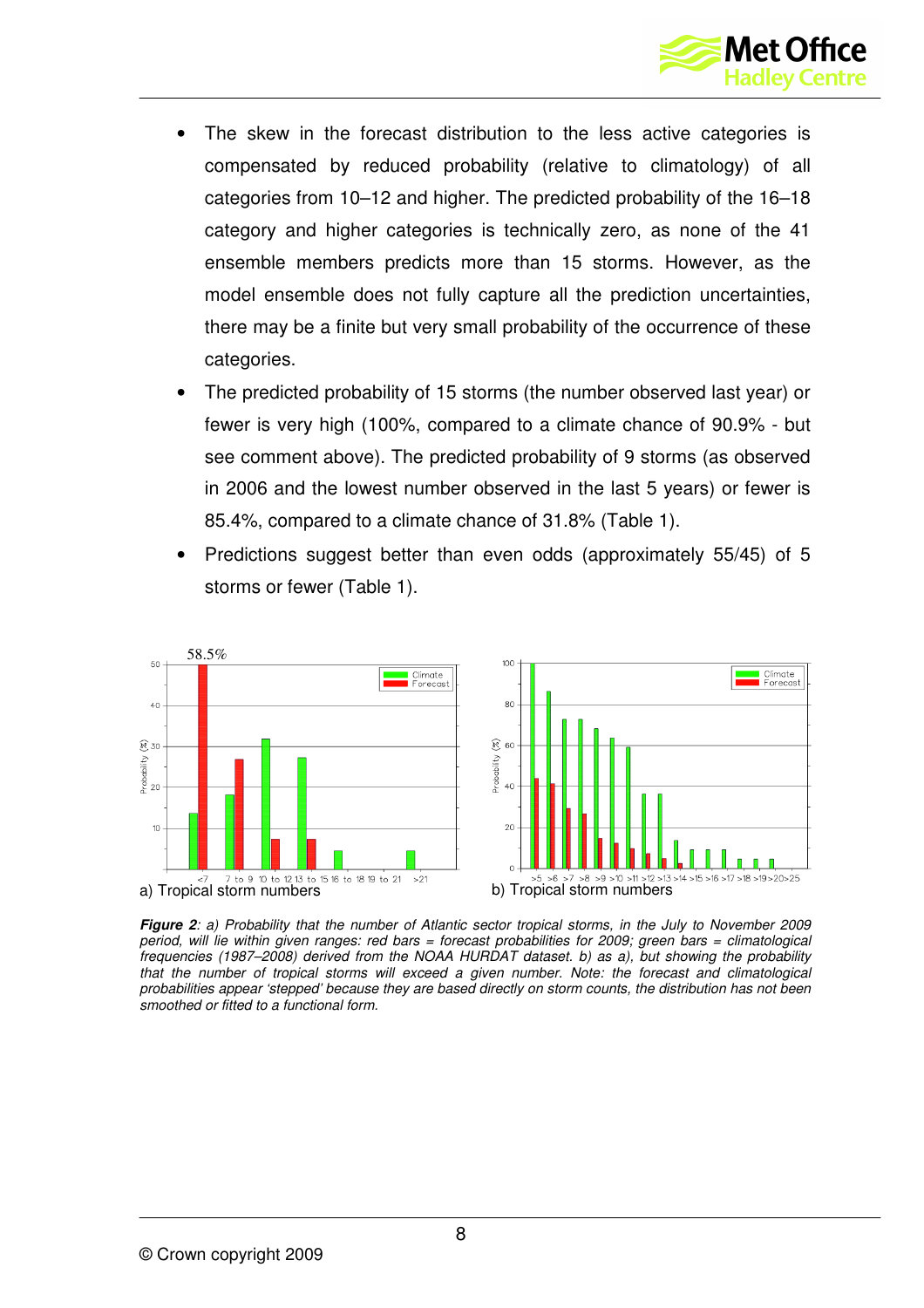

| Number of<br>storms | <b>Climate Probability</b><br><b>Forecast Probability</b><br>1987-2008<br>2009 |             |  |
|---------------------|--------------------------------------------------------------------------------|-------------|--|
| $>5$ (≤5)           | 100.0(0.0)                                                                     | 43.9 (56.1) |  |
| $>6$ (≤6)           | 86.4 (13.6)                                                                    | 41.5 (58.5) |  |
| >7 $(≤7)$           | 72.7 (27.3)                                                                    | 29.3 (70.7) |  |
| $>8$ (≤8)           | 72.7 (27.3)                                                                    | 26.8 (73.2) |  |
| $>9$ (≤9)           | 68.2 (31.8)                                                                    | 14.6 (85.4) |  |
| >10 $(≤10)$         | 63.6 (36.4)                                                                    | 12.2 (87.8) |  |
| >11 $(≤11)$         | 59.1 (40.9)                                                                    | 9.8(90.2)   |  |
| $>12$ ( $\leq$ 12)  | 36.4 (63.6)                                                                    | 7.3(92.7)   |  |
| $>13$ ( $\leq$ 13)  | 36.4 (63.6)                                                                    | 4.9(95.1)   |  |
| $>14$ ( $\leq$ 14)  | 13.6 (86.4)                                                                    | 2.4(97.6)   |  |
| $>15$ ( $\leq 15$ ) | 9.1(90.9)                                                                      | 0.0(100.0)  |  |
| $>16$ ( $\leq 16$ ) | 9.1(90.9)                                                                      | 0.0(100.0)  |  |
| $>17$ ( $\leq 17$ ) | 9.1(90.9)                                                                      | 0.0(100.0)  |  |
| >18 $(≤18)$         | 4.5(95.5)                                                                      | 0.0(100.0)  |  |
| >19 $(≤19)$         | 4.5(95.5)                                                                      | 0.0(100.0)  |  |
| $>20$ ( $\leq$ 20)  | 4.5(95.5)                                                                      | 0.0(100.0)  |  |
| $>25$ ( $\leq$ 25)  | 0.0(100.0)                                                                     | 0.0(100.0)  |  |

**Table 1**: The climate and forecast probabilities that the number of Atlantic sector tropical storms will exceed a given threshold. The complementary event and its climate and forecast probabilities are given in brackets. Note: probabilities are given to one decimal place to help preserve a smooth distribution. Accuracy to one decimal place is not implied.

### **4.2 Accumulated Cyclone Energy (ACE) index**

For the July to November 2009 period the predicted ensemble-mean ACE index is 60 (units are 10<sup>4</sup> knots<sup>2</sup>) with a two-standard-deviation range of 40–80, which represents below-average activity relative to the 1990–2005 long-term average of 131. The probability distributions (Figs. 3a and b) show similar skew characteristics to those of the storm number probabilities (Figs. 2a and b), with a strongly enhanced probability of a particularly inactive season (ACE index <70) and reduced probability (relative to climatology) of all other categories. The forecast probability that the ACE index for the July to November 2009 period will be equal to or lower than last year's value  $(141)$  is ~97.6%, compared to a climate chance of ~68.2% (based on nearest tabulated values, Table 2). The predicted probability of an ACE index equal to or lower than the lowest observed value in the last 5 years (71) is  $~28\%$  compared to a climate chance of  $~26.4\%$ (based on nearest tabulated values, Table 2).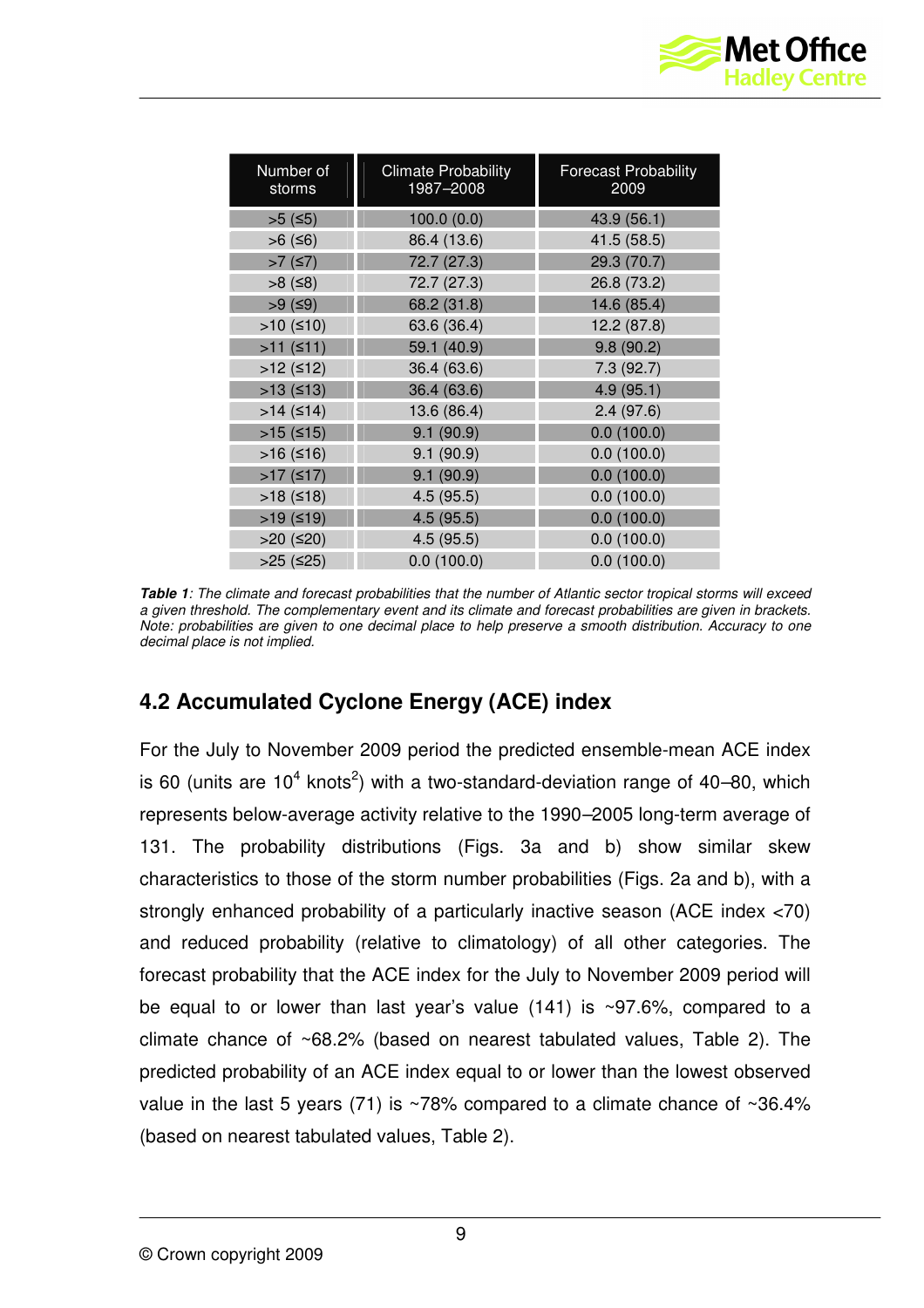



**Figure 3**: a) Probability that the Accumulated Cyclone Energy (ACE) index, in the July to November 2009 period, will lie within given ranges: red bars = forecast probabilities for 2009; green bars = climatological frequencies (1987–2008) derived from the NOAA HURDAT dataset. b) As a) but showing the probability that the ACE index for the July to November 2009 period will exceed a given value.

| <b>ACE index</b>      | <b>Climate Probability</b><br>1987-2008 | <b>Forecast Probability</b><br>2009 |  |
|-----------------------|-----------------------------------------|-------------------------------------|--|
| $>50$ ( $\leq 50$ )   | 77.3 (22.7)                             | 48.8 (51.2)                         |  |
| $>60$ ( $\leq 60$ )   | 77.3 (22.7)                             | 34.1 (65.9)                         |  |
| $>70$ ( $\leq 70$ )   | 63.6 (36.4)                             | 22.0 (78.0)                         |  |
| $>80$ ( $\leq 80$ )   | 63.6 (36.4)                             | 19.5 (80.5)                         |  |
| > $90$ (≤90)          | 54.5 (45.5)                             | 19.5 (80.5)                         |  |
| >100 $(≤100)$         | 50.0(50.0)                              | 12.2 (87.8)                         |  |
| >110 $(≤110)$         | 45.5 (54.5)                             | 9.8(90.2)                           |  |
| $>120$ ( $\leq 120$ ) | 40.9 (59.1)                             | 7.3(92.7)                           |  |
| $>130$ ( $\leq 130$ ) | 36.4 (63.6)                             | 4.9(95.1)                           |  |
| $>140$ ( $\leq 140$ ) | 31.8 (68.2)                             | 2.4(97.6)                           |  |
| $>150$ ( $\leq 150$ ) | 31.8 (68.2)                             | 2.4(97.6)                           |  |
| >160 $(≤160)$         | 31.8 (68.2)                             | 0.0(100.0)                          |  |
| >170 $(≤170)$         | 18.2 (81.8)                             | 0.0(100.0)                          |  |
| >180 $(≤180)$         | 18.2 (81.8)                             | 0.0(100.0)                          |  |
| >190 $(≤190)$         | 13.6 (86.4)                             | 0.0(100.0)                          |  |
| $>200$ ( $\leq 200$ ) | 13.6 (86.4)                             | 0.0(100.0)                          |  |
| $>250$ ( $\leq$ 250)  | 0.0(100.0)                              | 0.0(100.0)                          |  |

**Table 2**: The climate and forecast probabilities that the ACE index for July to November 2009 will exceed a given threshold. The complementary event and its climate and forecast probabilities are given in brackets. Note: probabilities are given to one decimal place to help preserve a smooth distribution. Accuracy to one decimal place is not implied.

#### **5. Sea surface temperature predictions for the 2009 season**

A large proportion of the inter-annual variability in North Atlantic tropical storm activity is linked to sea-surface temperature (SST) variability in the tropical Pacific Ocean (associated with the El Niño Southern Oscillation – ENSO) and in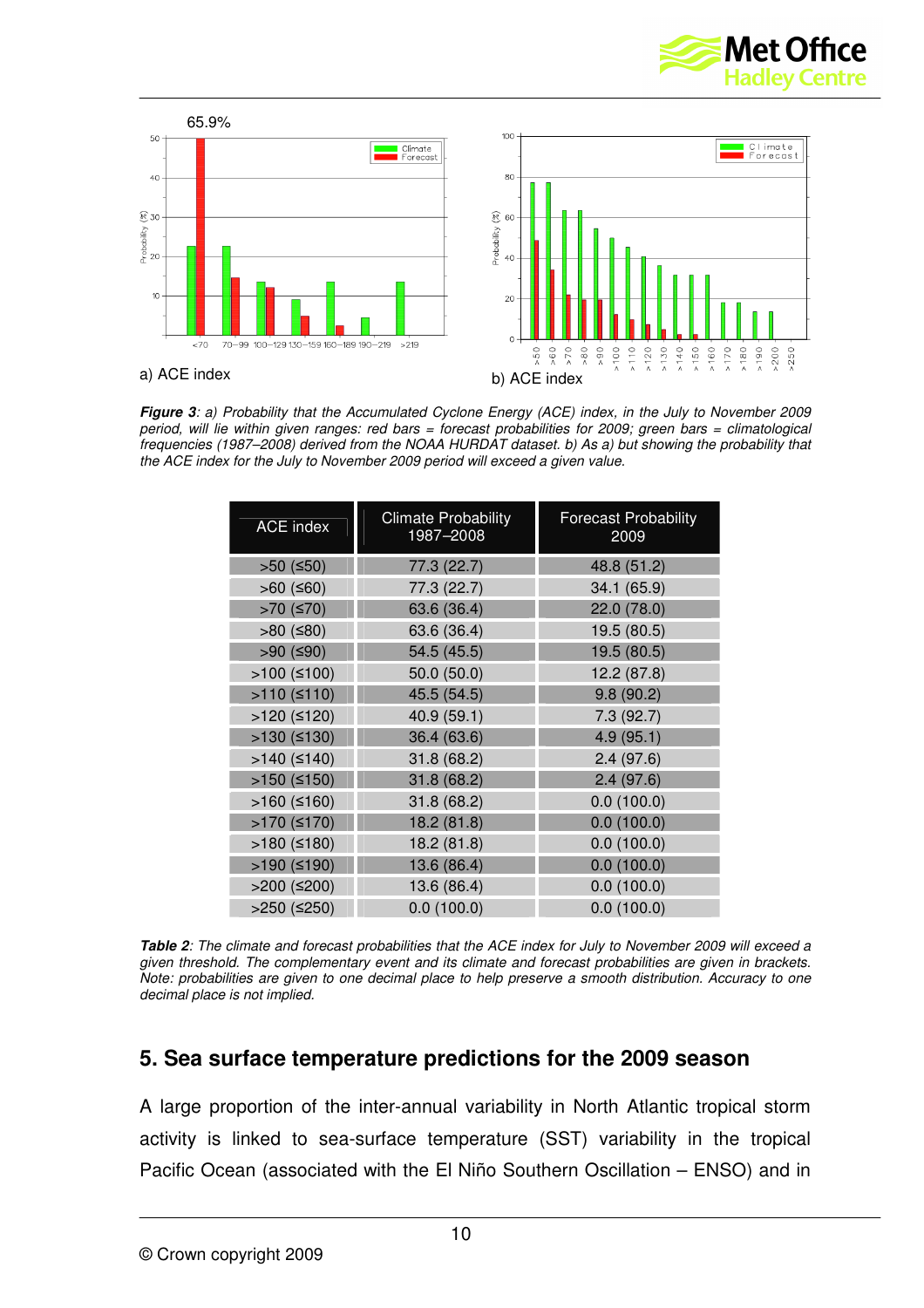

the tropical North Atlantic. The success of the dynamical model forecasts is rooted in good prediction skill for SST in these regions and also in an ability to correctly translate predicted SST variability into variability of tropical storm frequency – through representation of ENSO impacts on Atlantic vertical wind shear and through local SST impacts (Vitart et al., 2007).

The GloSea ensemble-mean SST forecast for the August-September-October period, encompassing the climatological peak of the tropical storm season, is provided in Fig. 4. The forecast indicates above-normal SST in the tropical Pacific – indicating development of El Niño-type conditions. In contrast, belownormal SST is predicted in the so-called Main Development Region for tropical storms in the tropical North Atlantic (10˚N to 20˚N; 20˚W to 60˚W). El Niño conditions and below-normal SST in the tropical North Atlantic both tend to suppress North Atlantic tropical storm activity. Thus predicted SST anomalies in both regions favour suppressed North Atlantic tropical storm activity, and this is consistent with the strongly enhanced probability of a particularly inactive season seen in Figs. 2 and 3.



**Figure 4**: Ensemble-mean sea-surface temperature anomalies for August-September-October predicted from June 2009. Anomalies are expressed relative to the 1987–2001 period. Note positive anomalies are predicted in the eastern tropical Pacific (the boxed area shown is the Niño3.4 region (5˚S to 5˚N; 120˚W to 170˚W) often used to monitor El Niño/La Niña development), and predominantly cool anomalies in the Main Development Region (shown boxed – 10˚N to 20˚N; 20˚W to 60˚W) in the tropical North Atlantic.

The GloSea-predicted temporal evolution of tropical Pacific SST anomalies is shown in Fig. 5. GloSea predicts a warming of SST in the Niño3.4 region (often used to monitor El Niño development) with a peak in August, after which there is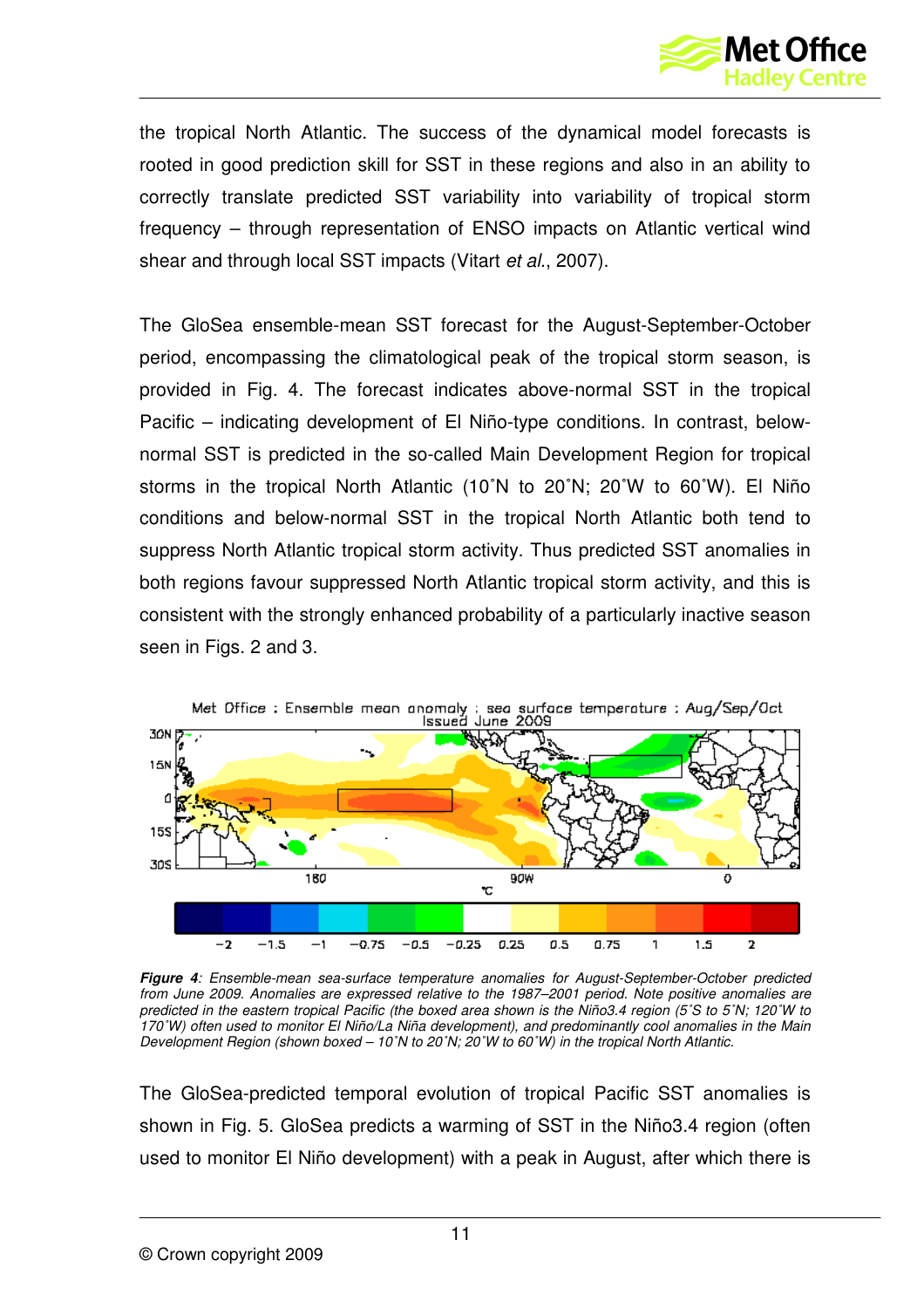

a slight cooling, but with ensemble members still centred around an anomaly of about +1.0˚C for September and later months (Fig. 5). The GloSea forecast may be compared with a range of other dynamical and statistical predictions of tropical Pacific SST in Fig.6, from the website of the International Research Institute for Climate and Society (IRI). Figure 6 shows that all the dynamical models considered predict a warming of SST with a median anomaly of about +1.0°C for the August-September-October period. Some statistical models also predict a warming of SST consistent with that of the dynamical models, although three statistical models suggest maintenance of near-neutral conditions.

An international consensus, coordinated by the World Meteorological Organisation (WMO) and which includes interpretation of dynamical output from many prediction models, currently favours a substantially enhanced probability of El Niño-type conditions developing in the latter half of 2009. This consensus supports the GloSea prediction, and adds confidence to the predicted raised probabilities for below-normal North Atlantic tropical storm activity.



**Figure 5**: GloSea forecast for Niño3.4 (5°S to 5°N; 120°W to 170°W) monthly SST anomalies initialised 1<sup>st</sup> June 2009. Anomalies are relative to the 1987–2001 period. Red lines show the predicted SST evolution of the individual GloSea ensemble members. The black line shows observed anomalies. The spread in the ensemble 'plume' provides a measure of the prediction uncertainty.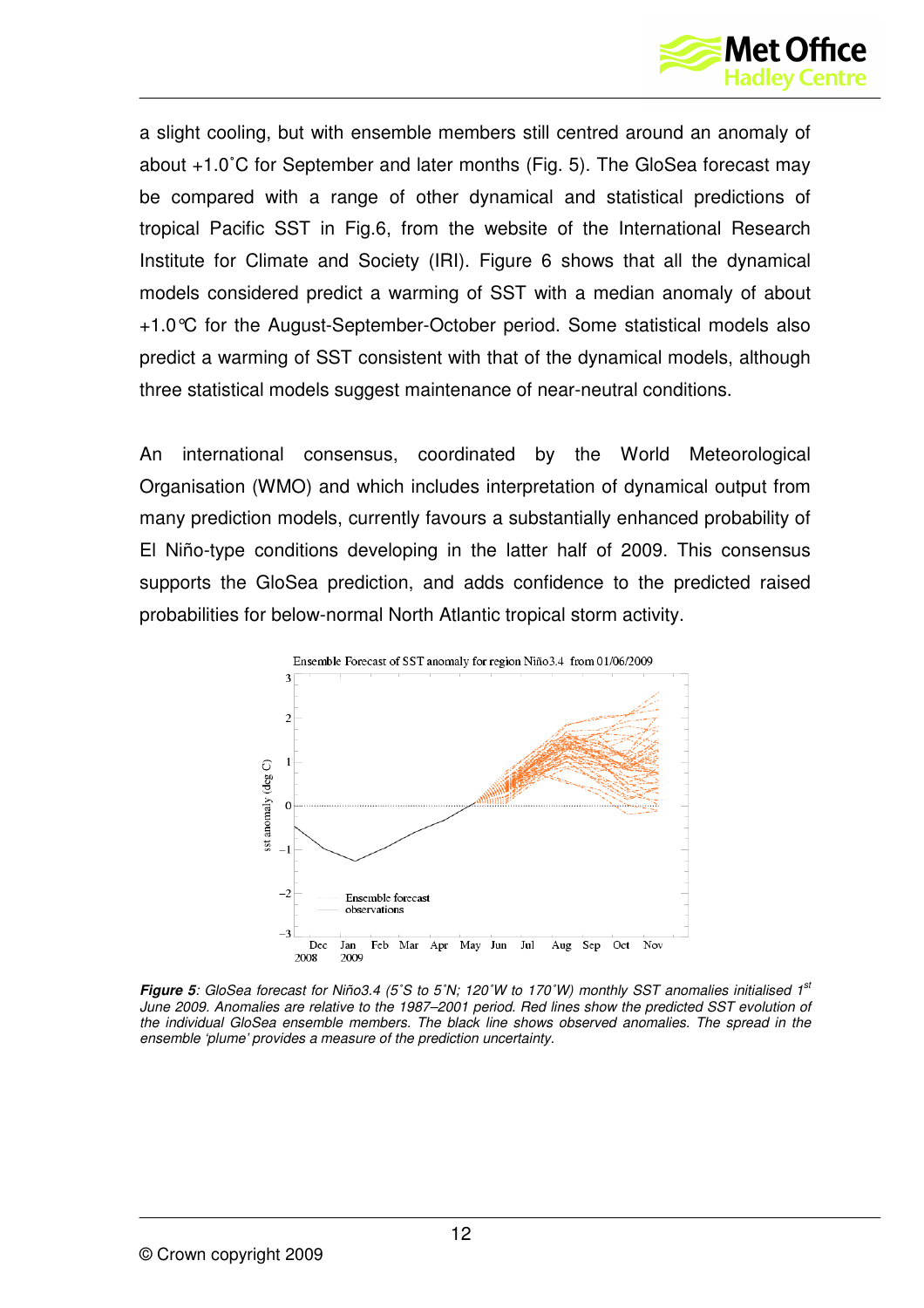



**Figure 6**: Forecasts of tropical Pacific SST anomalies from a range of dynamical and statistical prediction systems (from IRI).

#### **6. Forecast verification**

Ensemble mean retrospective forecasts ('re-forecasts') for the period 1987–2008 are compared with observations in Fig. 7 for both storm numbers and ACE index. The re-forecasts are made with the same method used for the 2009 forecast, except that a smaller 15-member ensemble is used. The so-called crossvalidation procedure is employed in which no observed information for the year being predicted is used in the calibration process – in order that the re-forecasts are consistent with the constraints of an operational environment. More detailed re-forecast information is provided for 2005–2008 in Appendix B. The interannual variability of storm numbers (Fig. 7a) and ACE index (Fig. 7b) is generally well predicted by GloSea; correlations with observations are 0.63 and 0.70 respectively (Note: higher correlations for GloSea predicted storm numbers are found for the shorter period, 1993–2006 – see Table 3). The improved calibration method used this year has increased the correlation for ACE index (which was 0.62 with the previous method). The active seasons of 1995 and 2005 are generally well signalled in the forecast storm numbers (Fig. 7a). The observed number in 2005 (24) is underestimated by the ensemble mean (18), but is within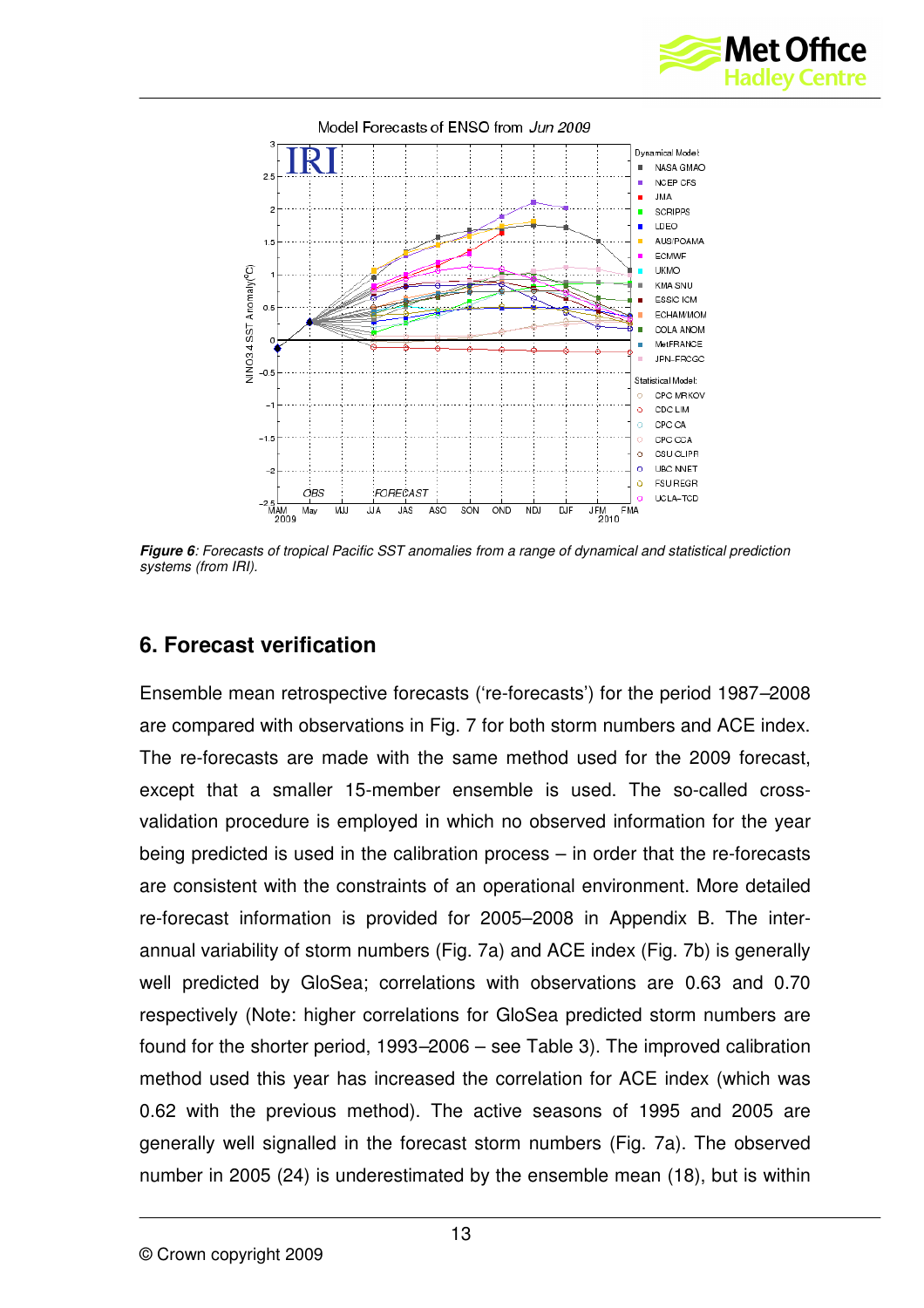

the predicted range (8 to 29) (see Appendix B, Table 5). Relatively high values of ACE index are successfully identified for 1989, 1995 and 1998 (Fig. 7b), but the ensemble-mean ACE index forecast for 2005 is less successful, showing a substantial under-prediction (but see the detailed analysis in Appendix B).



**Figure 7**: Ensemble-mean forecasts (blue) and observations (red) of a) tropical storm numbers and b) ACE index for July to November periods 1987–2008. Forecasts are initialised in June. Observed values are from the NOAA HURDAT dataset.

The GloSea ensemble-mean forecasts of tropical storm numbers perform well in comparison with the statistical forecasts of the Colorado State University (CSU) and University College London's Tropical Storm Risk (TSR). A published comparison of scores for the period 1993–2006 (Vitart et al., 2007) is shown in Table 3. The GloSea correlation score in Table 3 was calculated using a slightly different calibration method in use at the time, however a very similar value (0.76) is achieved with the revised calibration method used for the 2009 forecast. The higher GloSea correlation score (relative to the statistical methods) highlights the model's ability to get the phase of year-on-year fluctuations in the number of storms correct, whilst the lower root mean square (RMS) error highlights that the size of those fluctuations is also in closer accord with observations.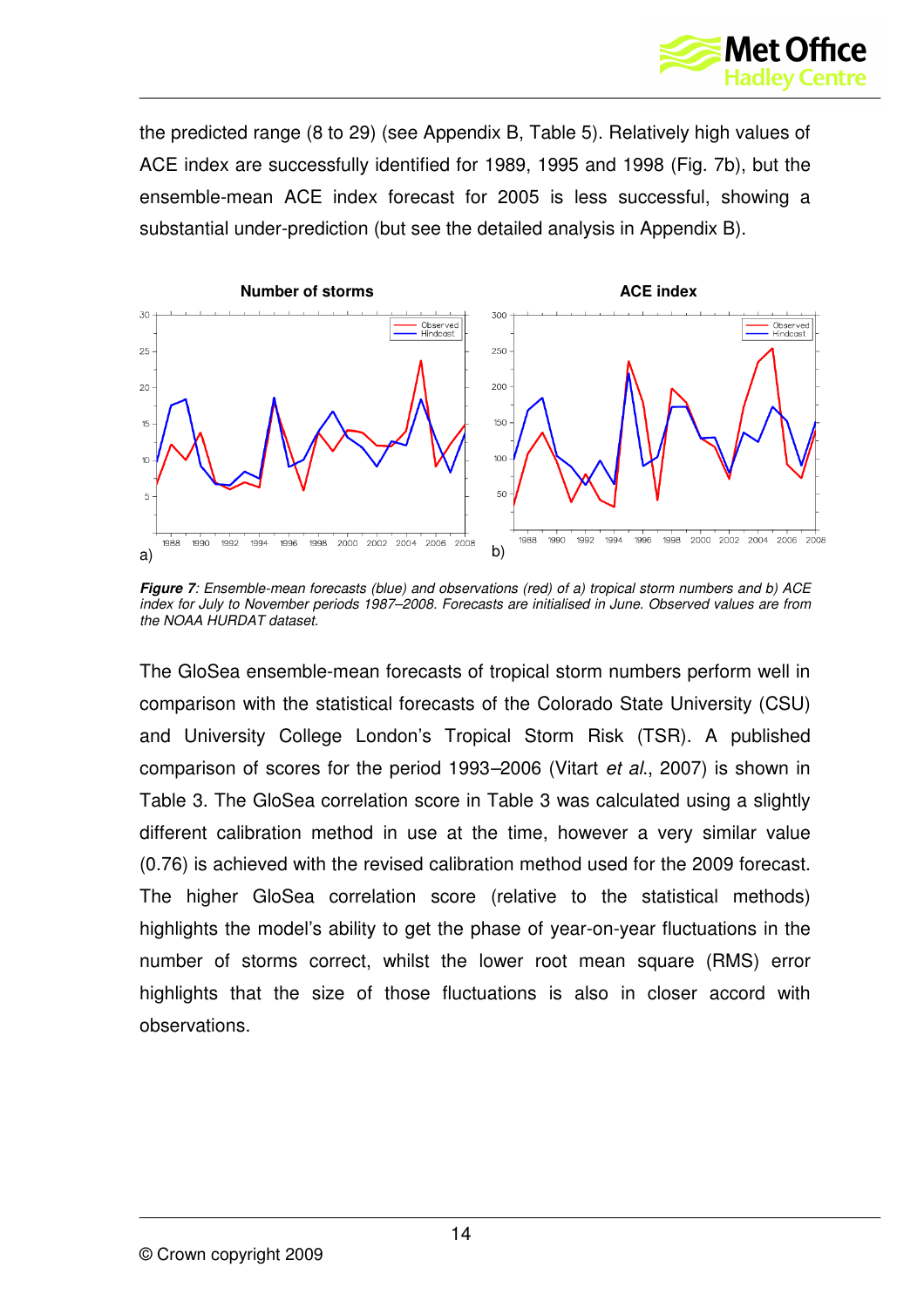

|                                         | Met Office<br>(GloSea) | Tropical<br><b>Storm Risk</b> | Colorado State<br>University |
|-----------------------------------------|------------------------|-------------------------------|------------------------------|
| Correlation<br>(Best = 1.0)             | 0.78                   | 0.65                          | 0.39                         |
| <b>RMS</b> error<br>$\text{Best} = 0.0$ | 3.65                   | 4.70                          | 4.76                         |

**Table 3**: Correlation and root mean square error (RMS) performance measures for the number of Atlantic tropical storms predicted by the Met Office dynamical seasonal model, TSR and CSU, compared with the observed number of tropical storms during the whole Atlantic season over the period 1993–2006. Adapted from Vitart et al., 2007. Note: the GloSea correlation score for this period obtained with the revised calibration method used for the 2009 forecast is 0.76.

The baseline period is too short to allow a meaningful verification of probability forecasts for each of the 7 categories of activity used (e.g. Fig. 2a) – since the sample size for each category is small. However, verification has been performed for broader categories defined as fewer than 10 storms and more than 13 storms. Relative Operating Characteristic (ROC) scores for events defined by these thresholds are shown in Table 4. The ROC score is a standard verification measure recommended by the World Meteorological Organisation for assessment of probabilistic forecasts. The value of the ROC score may be interpreted as the frequency with which the forecasts correctly discriminate between the event and the non-event (e.g. years with fewer than 10 storms from years with 10 storms or more). Thus a ROC score of 1.0 indicates perfect skill (100% success rate), while a score of 0.5 indicates no skill (no better than random guessing). The ROC scores (Table 4) indicate a strong ability to discriminate for the two events, with best skill for the relatively inactive years which are correctly discriminated in 84% of cases.

|           | No. of storms<br>10 | No. of storms<br>- 13 |
|-----------|---------------------|-----------------------|
| ROC score | በ 84                | 0.73                  |

**Table 4**: Relative Operating Characteristic (ROC) scores for GloSea probabilistic forecasts for the events: 'fewer than 10 storms', and 'more than 13 storms' in the July–November period. A ROC score of 1.0 indicates perfect skill, while a score of 0.5 indicates the forecasts are no better than random guessing. Scores are calculated using retrospective forecasts for 1987–2007.

As mentioned previously, the success of the dynamical model forecasts is rooted in good prediction skill for SST in the equatorial Pacific and tropical North Atlantic oceans. Measures of prediction skill for June forecasts of August-September-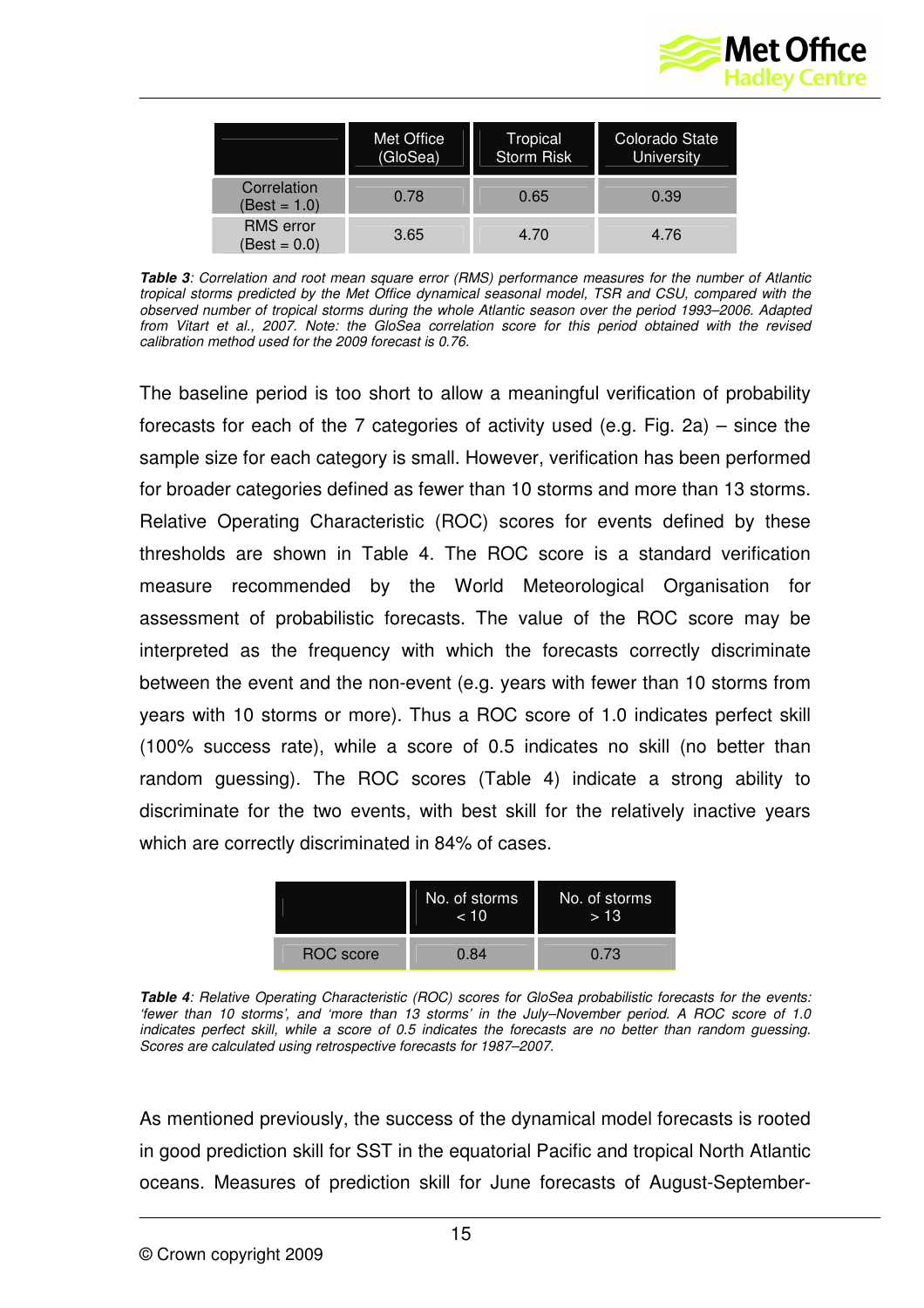

October SST anomalies are provided for ensemble-mean forecasts in Table 5 and for probability forecasts in Fig. 8.

|                                  | Equatorial Pacific<br>(Niño3.4 region) | <b>Tropical North</b><br>Atlantic |
|----------------------------------|----------------------------------------|-----------------------------------|
| Correlation<br>$Best = 1.0$      | 0.84                                   | 0.88                              |
| <b>RMS</b> error<br>$Best = 0.0$ | $0.67^{\circ}$ C                       | $0.13^{\circ}$ C                  |

**Table 5**: Correlation and root mean square error performance measures for ensemble-mean predictions of August-September-October SST in the equatorial Pacific (5˚S to 5˚N; 120˚W to 170˚W) and tropical North Atlantic (10˚N to 30˚N; 5˚W to 85˚W). Results are from retrospective forecasts for the 1987–2005 period.

Ensemble-mean forecasts and observations have a correlation exceeding 0.8 in both regions (Table 5). Probability forecasts for SST anomalies, based on the ensemble distribution, also show good skill. This is illustrated in Fig. 8, which provides a global assessment of retrospective probabilistic forecasts for August-September-October SST below the lower tercile ('cold' SST events – Fig. 8a) and above the upper tercile ('warm' SST events – Fig. 8b). The skill measure used is the ROC score calculated and plotted at each model ocean grid-point. ROC scores of 0.7 and above are shaded yellow to red, and correspond to regions with relatively high skill levels. It may be seen that the equatorial Pacific and tropical North Atlantic, where the seasonal model predicts, respectively, warm and cold anomalies for the 2009 season, are both regions where the model has demonstrated a good performance track record (ROC scores exceed 0.7) for both warm and cold SST events. Note that skill in the tropical North Atlantic is highest and most widespread for 'cold' SST events – consistent with the higher ROC scores for prediction of inactive (compared to active) tropical storm seasons (Table 4).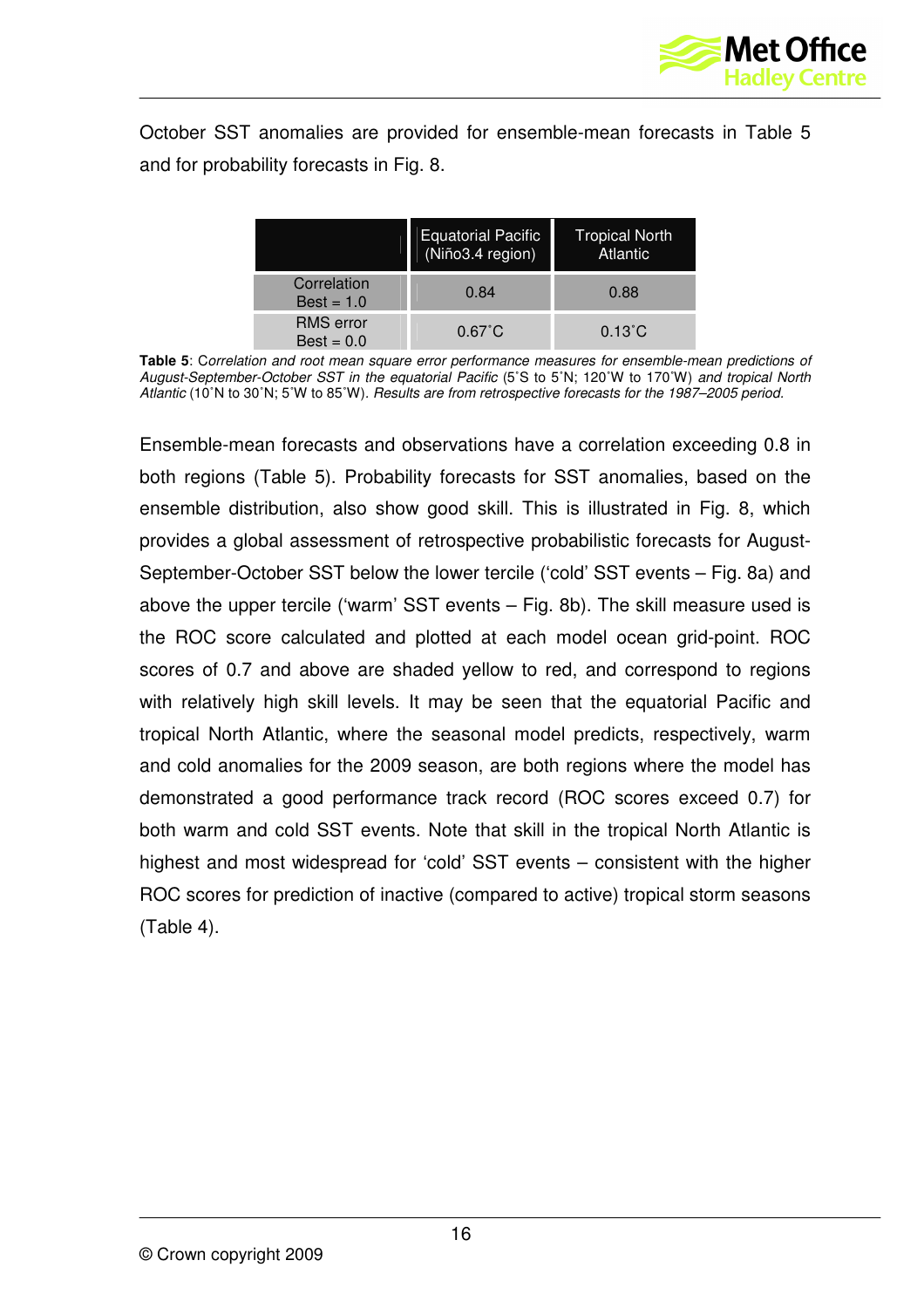



**Figure 8**: Relative Operating Characteristic (ROC) scores for June probability forecasts of August-September-October SST (a) below the lower tercile, (b) above the upper tercile. Scores are evaluated using retrospective forecasts for the 1987–2002 period. Regions with ROC score equal to or greater than 0.7, 0.8 and 0.9 are coloured yellow, orange and red respectively - and indicate regions with relatively good seasonal prediction skill (perfect forecasts would attain a ROC score of 1.0). Regions with ROC score between 0.6 and 0.7 show skill at lower levels but still better than guessing or use of climatology. Grey or light blue shading is used when scores are below 0.6, suggesting forecasts in these regions are currently little better than guesswork. (Note: a ROC score of 0.5 or below indicates no forecast skill in detecting the event – where in this case the event is SST in a given tercile category).

#### **7. Future forecasts and feedback**

Long-range tropical storm forecasts are important for many market sectors. Given this, the Met Office is committed to developing a full range of tropicalstorm forecast products in a way that best meets its customers' needs. Scientific rigour is key – and we look forward to improving and developing the science with our business and public customers.

The Met Office is ideally placed to provide risk-based forecast information on tropical storms on a full range of timescales from hours to decades ahead, due to its operational weather and climate responsibilities. Forecasts from the Met Office's global short-range model predicted the formation of sub-tropical storm Andrea in May 2007 a full 60 hours before any other model. The short-range model has also proved its worth in predicting hurricane landfall (accurately predicting the landfall of Katrina in 2005 12 hours ahead of other models). Track forecast accuracy for the North Atlantic, in 2007 and 2008 combined, was better than in any previous two year period.

This same technology is used on seasonal timescales through our integrated Unified Model – where both weather and climate scientists work together to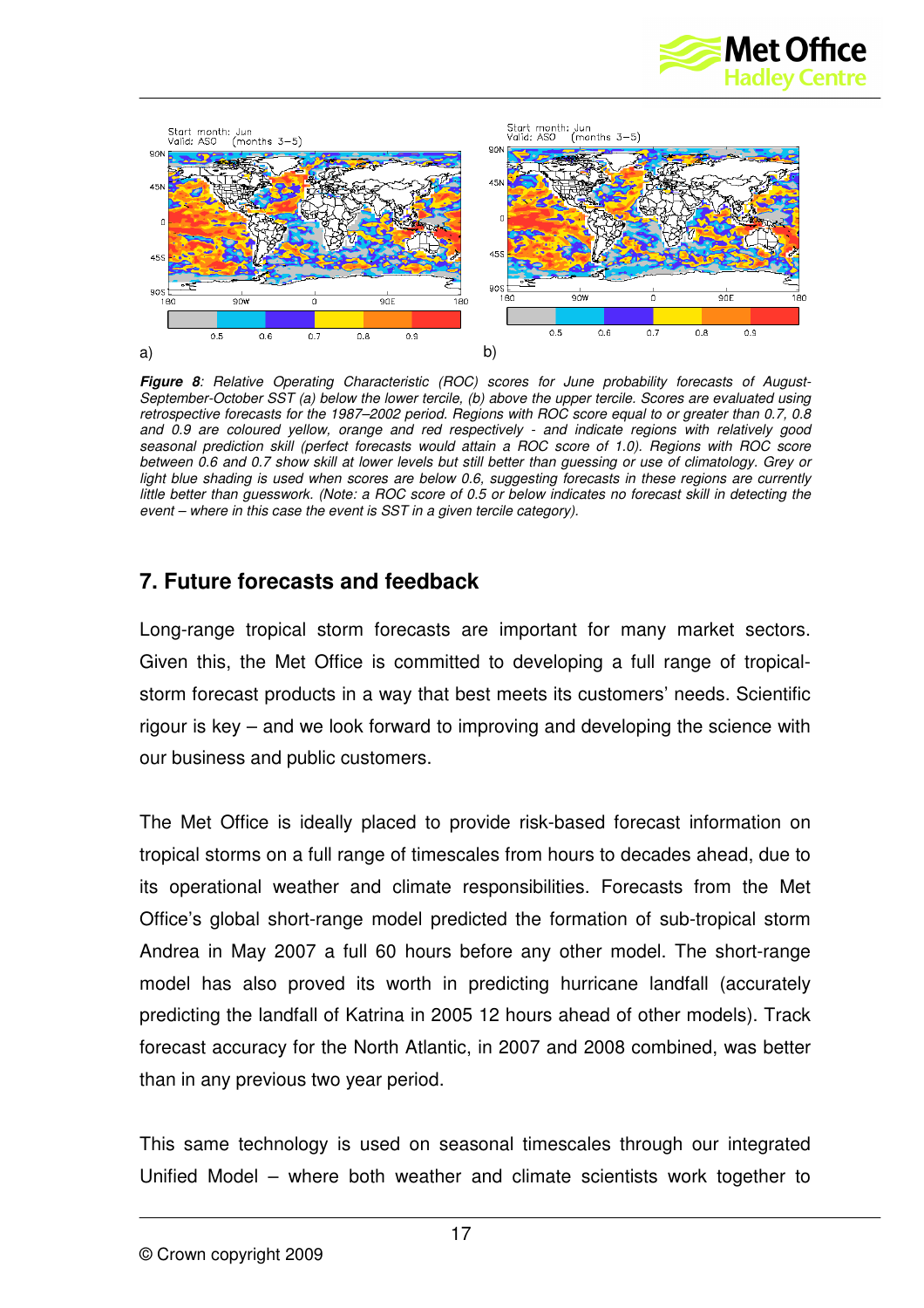

improve both short-term and long-term predictions. The Met Office Hadley Centre has developed new dynamical climate prediction models for the Intergovernmental Panel on Climate Change assessment, and these are now being tested on timescales from seasons to decades – all with a risk-based probabilistic and verifiable approach. In this way, the full range of climate change impacts will increasingly be included in Met Office forecasts in the future.

To assist in this process, we would like to develop long-standing and supportive relationships with our commercial clients to ensure that the forecasts are suitable for business as well as public use. Any feedback is welcome – please contact: **consulting@metoffice.gov.uk**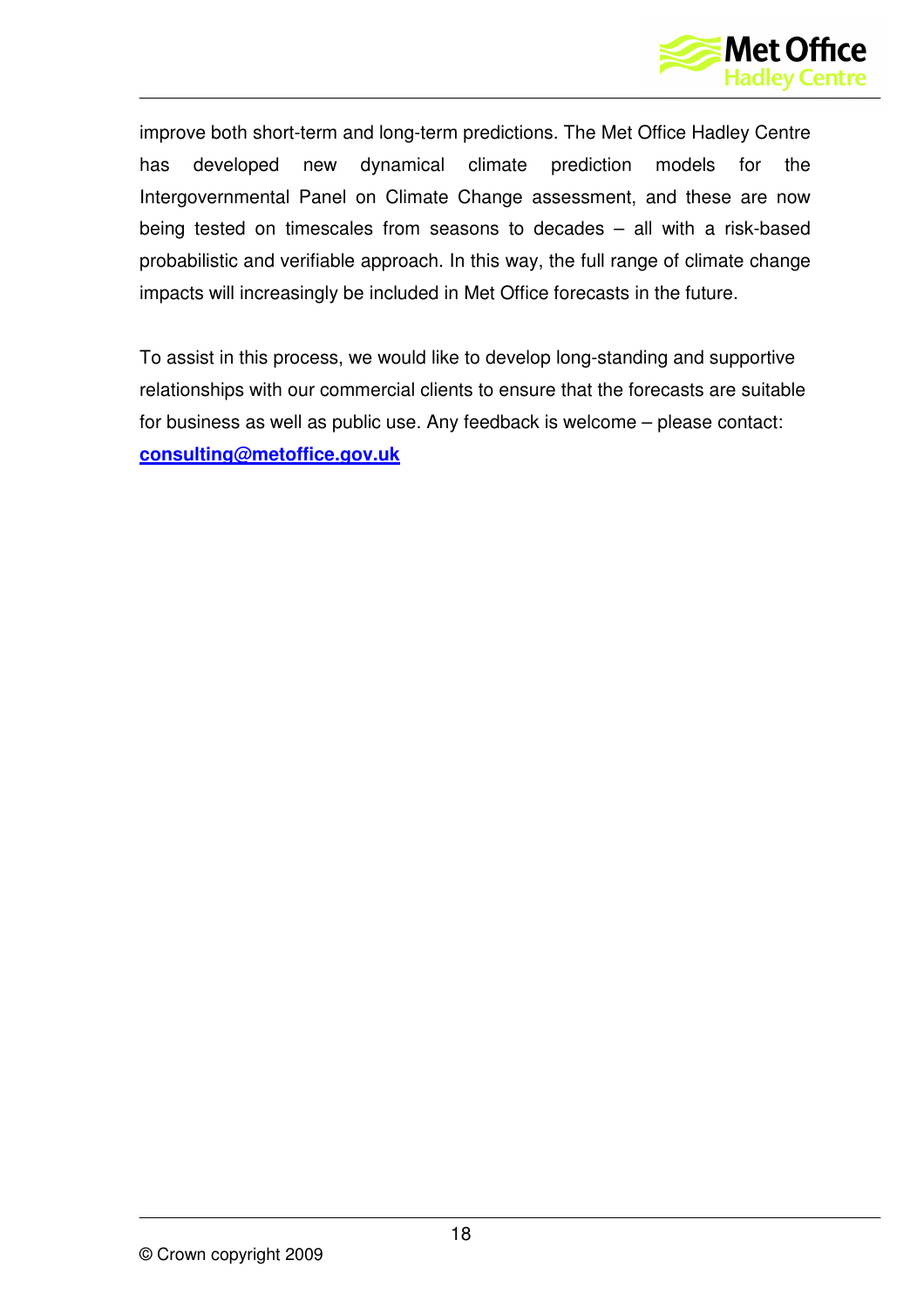

#### **Appendix A – GloSea: the Met Office global seasonal dynamical prediction system**

The GloSea seasonal prediction system uses a coupled ocean-atmosphere General Circulation Model (GCM), similar to the HadCM3 climate version of the Met Office Unified Model, with a number of enhancements for seasonal forecasting purposes. Details of the model physics and discussion of the performance of HadCM3 can be found in Gordon et al. (2000). A performance assessment for temperature predictions using GloSea may be found in Graham et al. (2005).

The atmospheric component of the system (see Pope et al. (2000) for a description), has a horizontal resolution of 3.75° east-west and 2.5° north-south, and 19 vertical levels. The oceanic component has 40 vertical levels, east-west grid spacing at 1.25°, and north-south grid spacing of 0.3° near the equator increasing to 1.25° poleward of the mid-latitudes (compared to 1.25° resolution east-west and north-south in HadCM3). A coastal tiling scheme has been included which enables specification of the land-sea mask at the ocean resolution, rather than the coarser atmosphere resolution. This allows a relatively detailed representation of the land-sea boundaries – which can be important in the evolution of SST anomalies. Like HadCM3, the seasonal coupled GCM contains no flux corrections or relaxations to climatology.

Each forecast requires initial ocean, land and atmosphere conditions. The land and atmosphere conditions are specified from atmospheric analyses that are produced separately for weather prediction purposes. The ocean initial conditions are taken from ocean analyses generated specifically for seasonal forecasting, using the ocean GCM component of the system. To generate the ocean analyses, the ocean GCM is run using surface fluxes of momentum, heat and water prescribed from atmospheric analyses, while assimilating sub-surface ocean observational data, with temperatures in the top layers constrained to be close to surface observations.

GloSea forecasts to 6 months ahead are made each month using initial conditions valid for the beginning of the month. The initial conditions are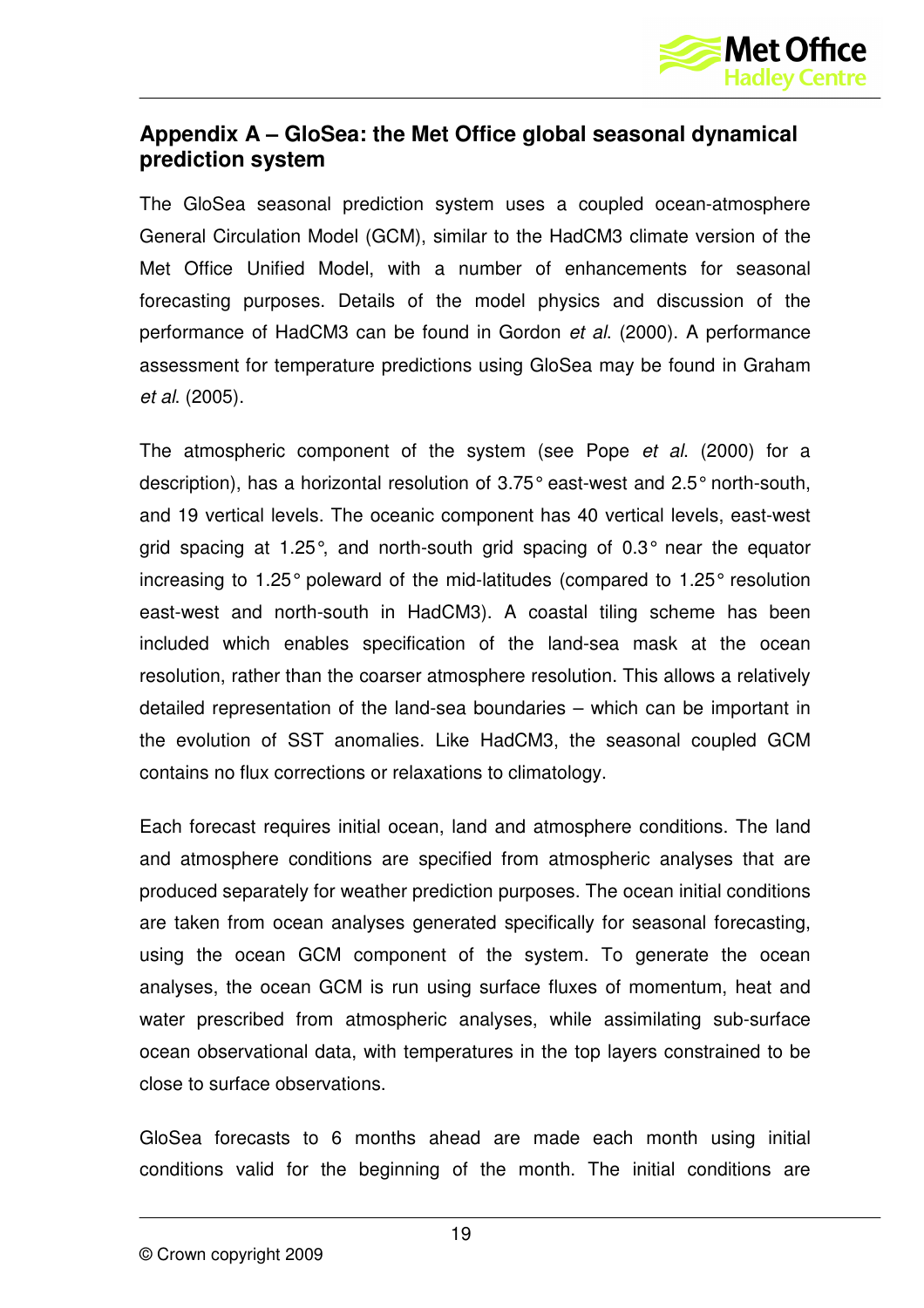

perturbed to create starting conditions for the 41-member ensemble. The perturbations are created during the construction of the ocean analysis by varying the surface momentum fluxes by amounts that represent the observed uncertainty in this quantity. Perturbations are additionally applied to SST, again to represent the observed uncertainty in observation of SST. Over the 6-month forecast the evolution of the 41 individual members will diverge. The spread in the forecast represents the prediction uncertainty arising from uncertainty in the initial conditions.

Next year's tropical storm forecast will be produced using an upgraded version (version 4) of the seasonal prediction system. The new system, GloSea4, is a fundamental change on the present system. It uses HadGEM3, the new Met Office Hadley Centre (MOHC) climate model, which has improved flow dynamics and improved representation of physical processes. In recognition of the growing importance of seasonal prediction, the new system is fully integrated within the development cycle of the Met Office family of models covering prediction on all timescales. This means that the development and performance of GloSea4 forecasts will benefit from improvements in the models for other timescales, and vice versa – giving good potential for improving the skill of seasonal forecasts, including tropical storm forecasts.

Some key facts on GloSea4 are summarised below.

GloSea4:

- uses HadGEM3, the new MOHC coupled ocean-atmosphere climate model (the present system uses HadCM3)
- has enhanced atmospheric horizontal resolution relative to the current system: 1.875°east-west and 1.25° north-south (compared, respectively, to 3.75° and 2.5° for the present system)
- has enhanced atmospheric vertical resolution relative to the present system (38 levels vs 19 levels).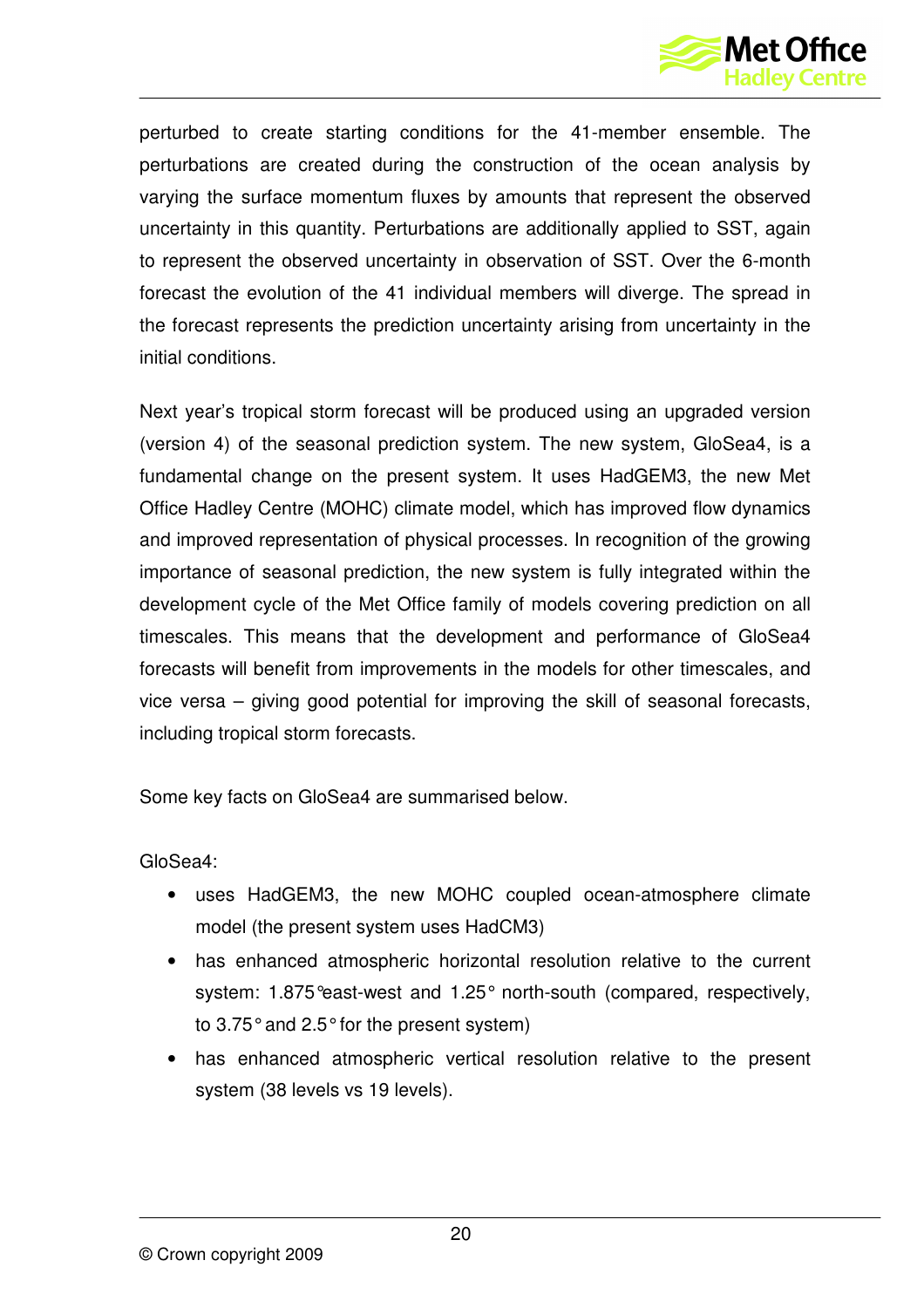

#### **Appendix B – Equivalent detailed retrospective forecast information for 2005–2008**

Re-forecasts for the last four Atlantic seasons (July to November) are provided here for comparison with the 2009 forecast. The re-forecasts have been made using the same method as for the 2009 forecast, with the exception that a smaller 15-member ensemble is used for the 2005 forecast, rather than the 41 member ensemble used since 2006. Only information that would have been available in an operational real-time environment has been used. Because of small changes to the calibration method this year, the values differ in some instances from those provided in last year's report and in the 2007 and 2008 operational forecasts.

For 2008 the ensemble-mean prediction of 15 storms exactly matches the number of observed storms. In contrast, the ensemble-mean prediction for ACE index is too high, with the observed value of 141 below the predicted range of 154–201 (Table 6). The probability forecasts give accurate guidance in favouring activity greater than the climate mode, both for tropical storm numbers and for ACE index (Figs. 9a and b). However, the most likely category overestimates the observed activity in both cases.

For 2007 the observed number of storms (12) was within the two-standarddeviation forecast range of 6–13 (Table 6). The 2007 season was notable for the relatively low ACE index considering the near-normal number of storms that occurred – resulting from a predominance of relatively weak short-lived storms. The observed low ACE index (71) was within the predicted range of 61–102 (Table 6), and the potential for a low value was clearly indicated in the probability forecast for ACE index (Fig. 10b), which showed an enhanced probability (nearly twice the climatological chance) of an ACE index of less than 70.

The contrast between the exceptionally active 2005 season (24 storms observed) and the near-average 2006 season (9 storms observed) was well captured by the forecast probability distributions. For 2005 the peak in forecast probability distribution is in the >21 category (Fig. 12a), while for 2006 the peak forecast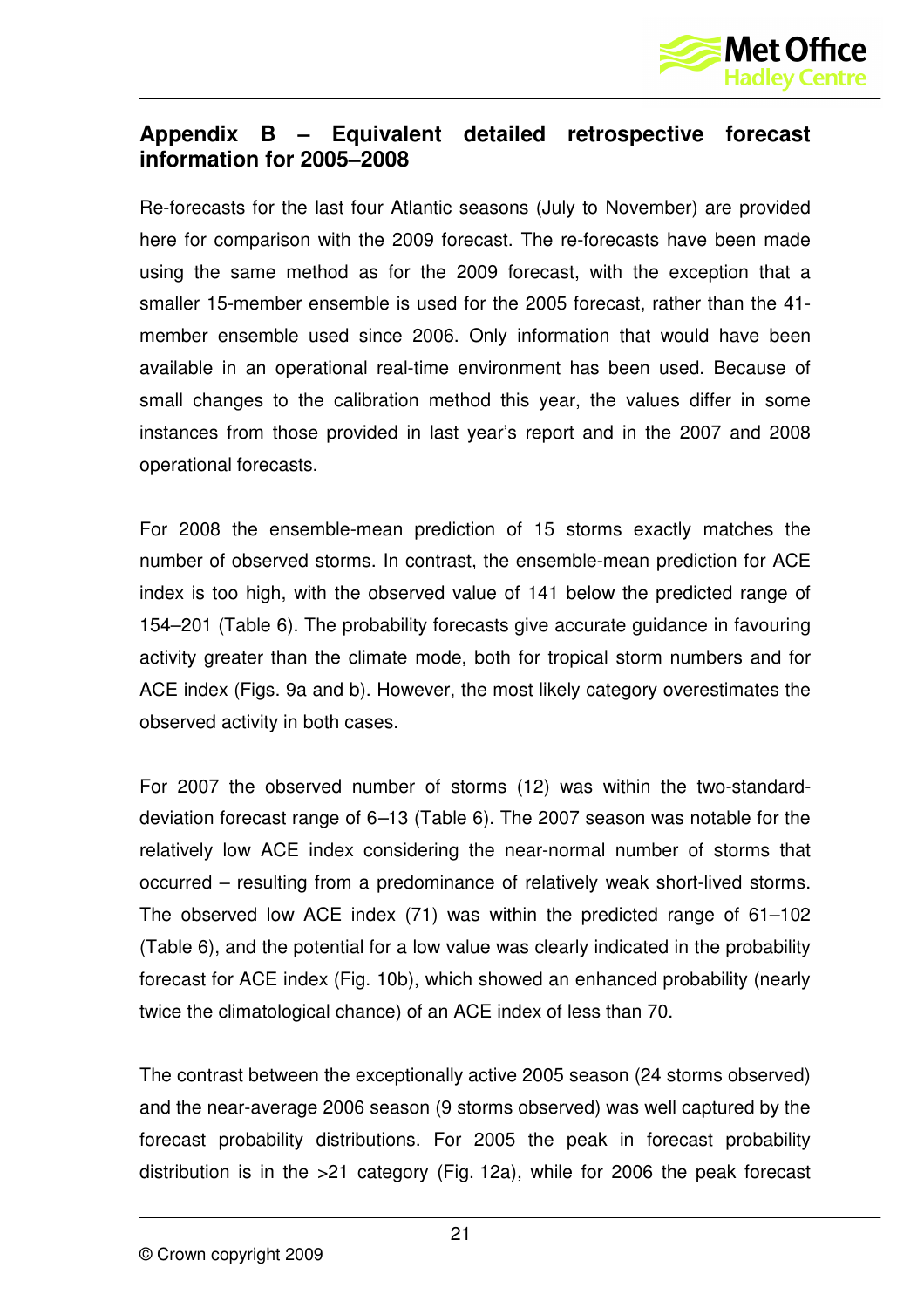

probability is for the 7–9 category (Fig. 11a). Thus in both years the category predicted as most likely was observed. The observed difference between the 2005 and 2006 seasons is also captured, to a degree, in the ACE index forecasts. For 2005 (Fig. 12b), the largest predicted probability is for the 100–129 ACE index category, but there is a strong secondary peak for the >219 category (the observed value was 257). In contrast, predicted probabilities for the 2006 season (Figs. 11b) show little skew and the 70–99 category (which contains the observed value of 91) had the highest predicted probability (and largest predicted enhanced chance over the climatological chance).

|      | <b>Number of storms</b> |            | <b>ACE index</b> |           |             |          |
|------|-------------------------|------------|------------------|-----------|-------------|----------|
|      | <b>EM</b>               | 2 sd range | <b>Observed</b>  | <b>EM</b> | 2 sd range  | Observed |
| 2008 | 15                      | $11 - 19$  | 15               | 180       | 154-206     | 141      |
| 2007 | 9                       | $6 - 13$   | 12               | 81        | $61 - 102$  | 71       |
| 2006 | 13                      | $10 - 17$  | 9                | 136       | $112 - 161$ | 91       |
| 2005 | 18                      | $8 - 29$   | 24               | 174       | 114-235     | 257      |

**Table 6**: Ensemble mean (EM) forecasts and observations for 2005–2008 July to November tropical storm numbers and ACE index. Forecasts are initialised in June and are made using identical methods to those used for the 2009 forecast. (Note the 2005 forecast used a smaller ensemble of 15 members.) Also, the ensemble-mean values and two-standard-deviation ranges for 2007 and 2008 differ, in some cases, from the values issued operationally because of small changes to the forecast calibration. Storm numbers and ACE index are derived from the NOAA HURDAT dataset and may differ from values published with our public website forecast.



**Figure 9**: a) Forecast probability that the number of Atlantic sector tropical storms, in the July to November 2008 period, will lie within given ranges. Red bars indicate the forecast probabilities for 2008; green bars the climatological frequencies derived from the NOAA HURDAT observation dataset, 1987–2007. b) As a), but for ACE index.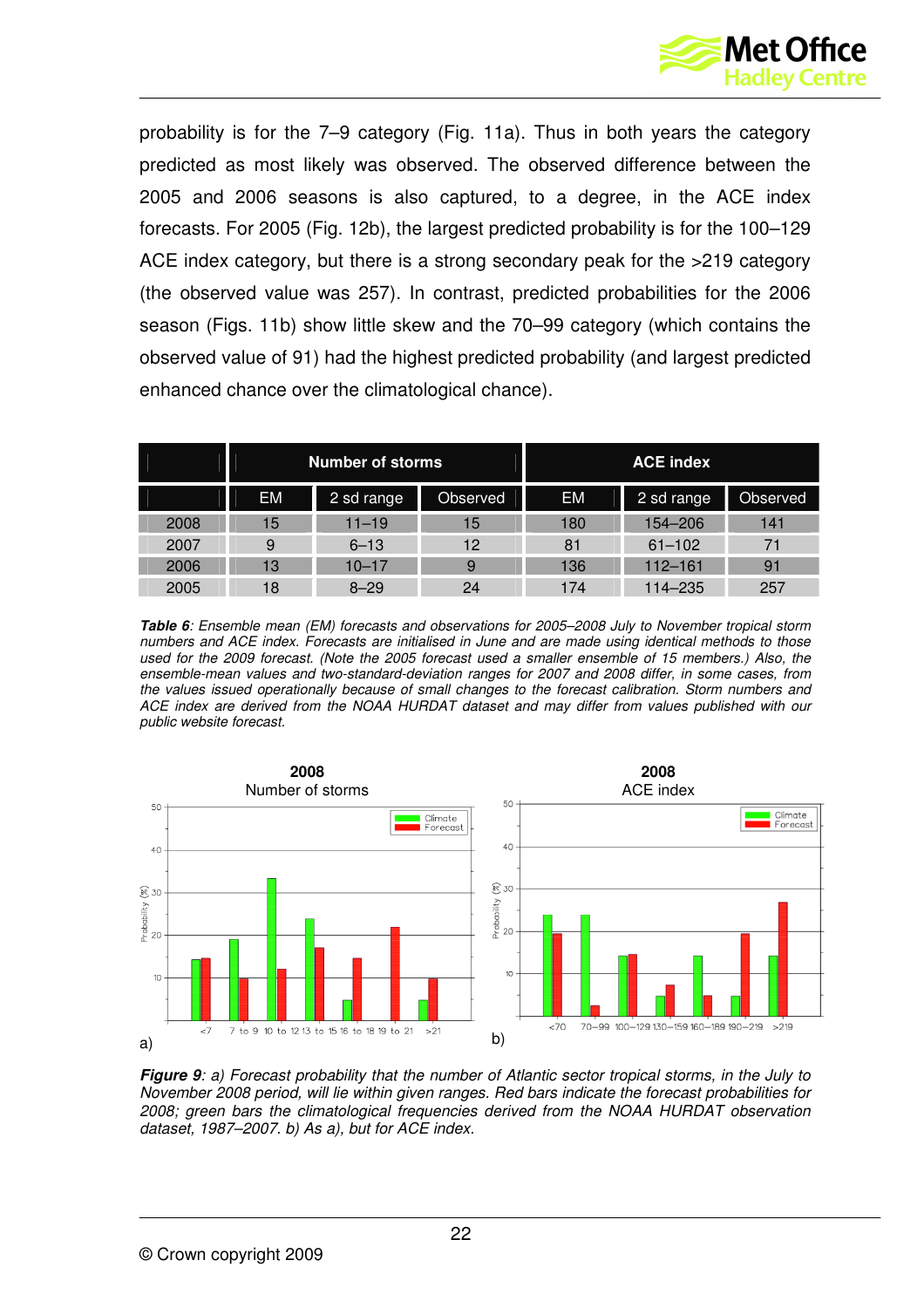







**Figure 11**: As Fig. 9, but for 2006. Climatological frequencies are based on 1987–2005.



**Figure 12**: As Fig. 9, but for 2005. Climatological frequencies are based on 1987–2004.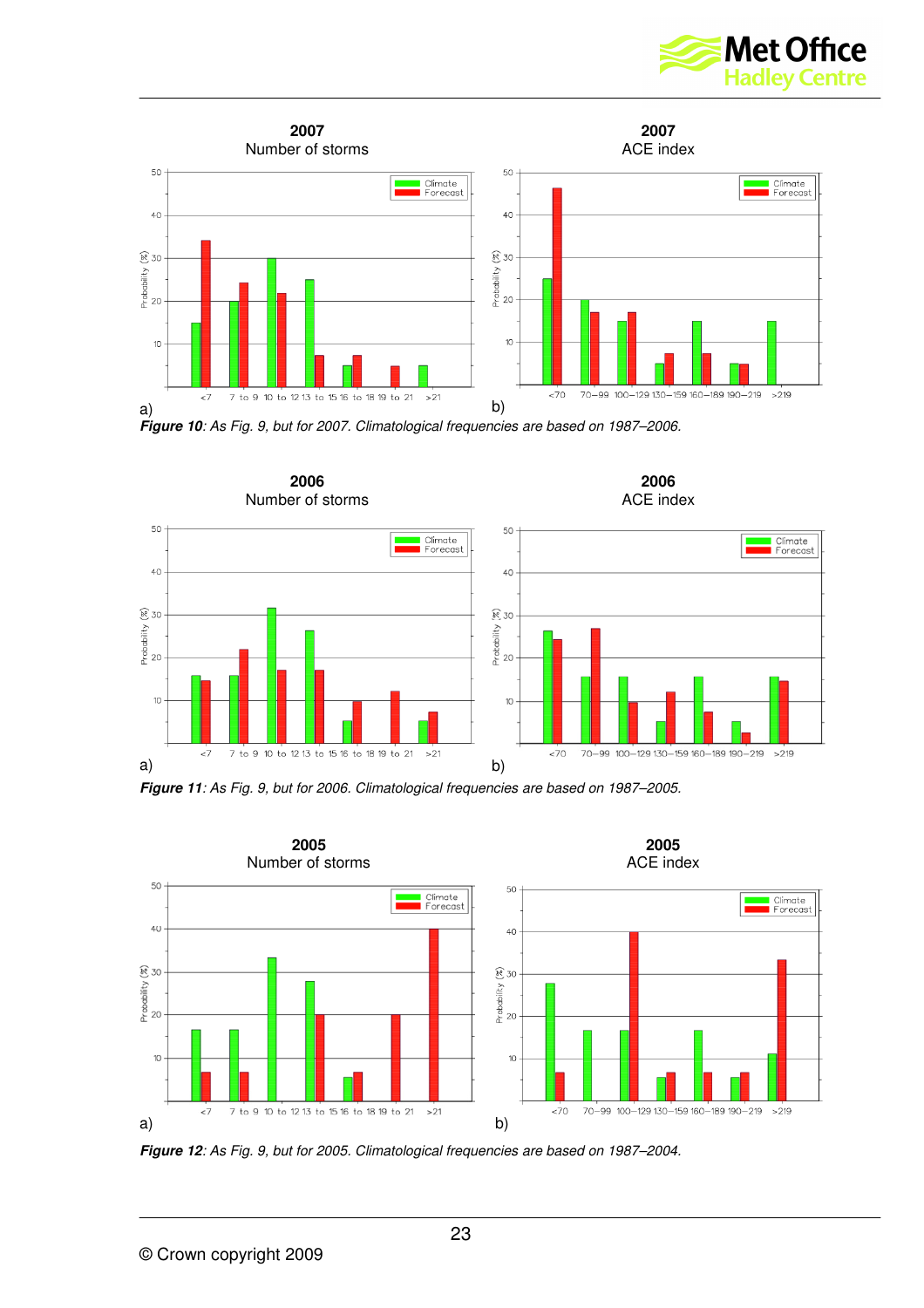

#### **References**

Bell, G. D., Halpert, M. S., Schnell, R.C., Higgins, R.W., Lawrimore, J., Kousky, V.E., Tinker, R., Thiaw, W., Chelliah, M., Artusa, A. 2000: Climate assessment for 1999. Bull. Amer. Meteor. Soc., **81**, S1–S50.

Franklin, J.L., 2008: 2007 National Hurricane Center Forecast Verification Report. National Hurricane Center NOAA/NWS/NCEP/Tropical Prediction Center.

Gordon C., Cooper C., Senior C.A., Banks H.T., Gregory J.M., Johns T.C., Mitchell J.F.B. and Wood R.A. 2000: Simulation of SST, sea ice extents and ocean heat transports in a version of the Hadley Centre coupled model without flux adjustments. Climate Dynamics, **16**, pp147–168.

Graham, R.J., Gordon, M., McLean, P.J., Ineson, S., Huddleston, M.R., Davey, M.K., Brookshaw, A. and Barnes, R.T.H. 2005: A performance comparison of coupled and uncoupled versions of the Met Office seasonal prediction General Circulation Model. Tellus, **57A**, 320–339.

Jarvinen, B. R., Neumann, C.J. and Davis, M.A.S., 1984: A tropical cyclone data tape for the North Atlantic Basin, 1886–1983: Contents, limitations, and uses. NOAA Technical Memorandum, NWS NHC 22, Coral Gables, Florida, 21 pp.

Pope V.D., Gallani M.L., Rowntree P.R. and Stratton R.A. 2000: The impact of new physical parametrizations in the Hadley Centre climate model: HadAM3. Climate Dynamics, **16**, pp123–146.

Vitart, F. 2006: Seasonal forecasting of tropical storm frequency using a multimodel ensemble. Quart. J. Roy. Meteor. Soc., **132**, 647–666.

Vitart, F., M. R. Huddleston, M. Déqué, D. Peake, T. N. Palmer, T. N. Stockdale, M. K. Davey, S. Ineson, and A. Weisheimer. 2007: Dynamically-based seasonal forecasts of Atlantic tropical storm activity issued in June by EUROSIP. Geophys. Res. Lett., **34**, L16815.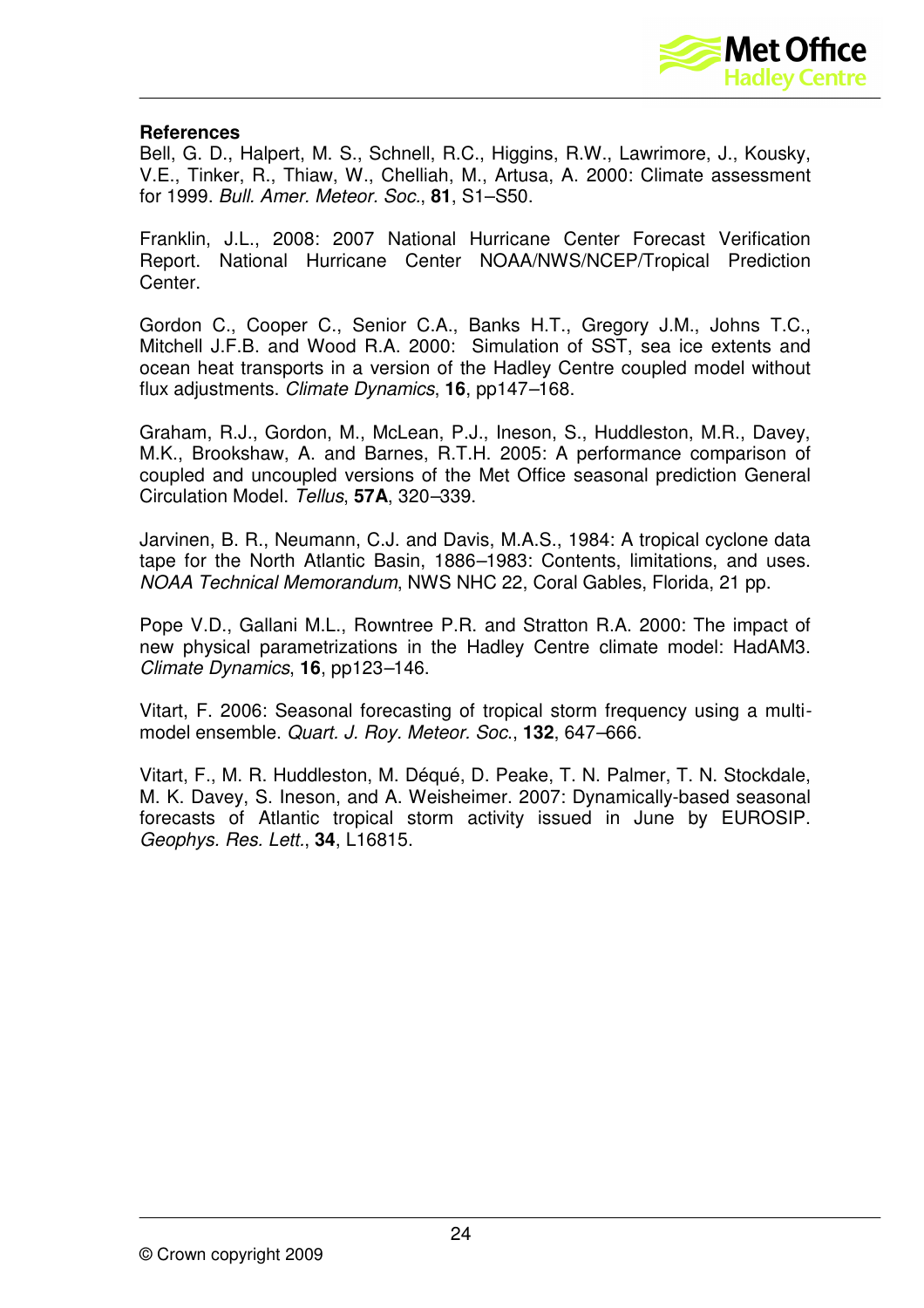

For further details or feedback, please contact:

consulting@metoffice.gov.uk

Crown copyright 2009

Please note that our hurricane predictions are inexact; they are based upon the evolving knowledge of the weather and climate research community at the time they are made and their accuracy cannot be guaranteed.

All rights reserved. The material featured in this publication is subject to Crown copyright protection unless otherwise indicated. No part of this publication may be reproduced, copied or transmitted in any form or by any means, electronic, mechanical, photocopying, recording, or otherwise save with written permission or in accordance with the provisions of the copyright licence available from the Met Office. Licences and further information can be obtained from the Met Office IPR Officer, FitzRoy Road, Exeter, Devon, EX1 3PB. This publication may not be lent, sold, hired out or otherwise disposed of by way of trade in any form of binding or cover.

© Crown copyright 2009